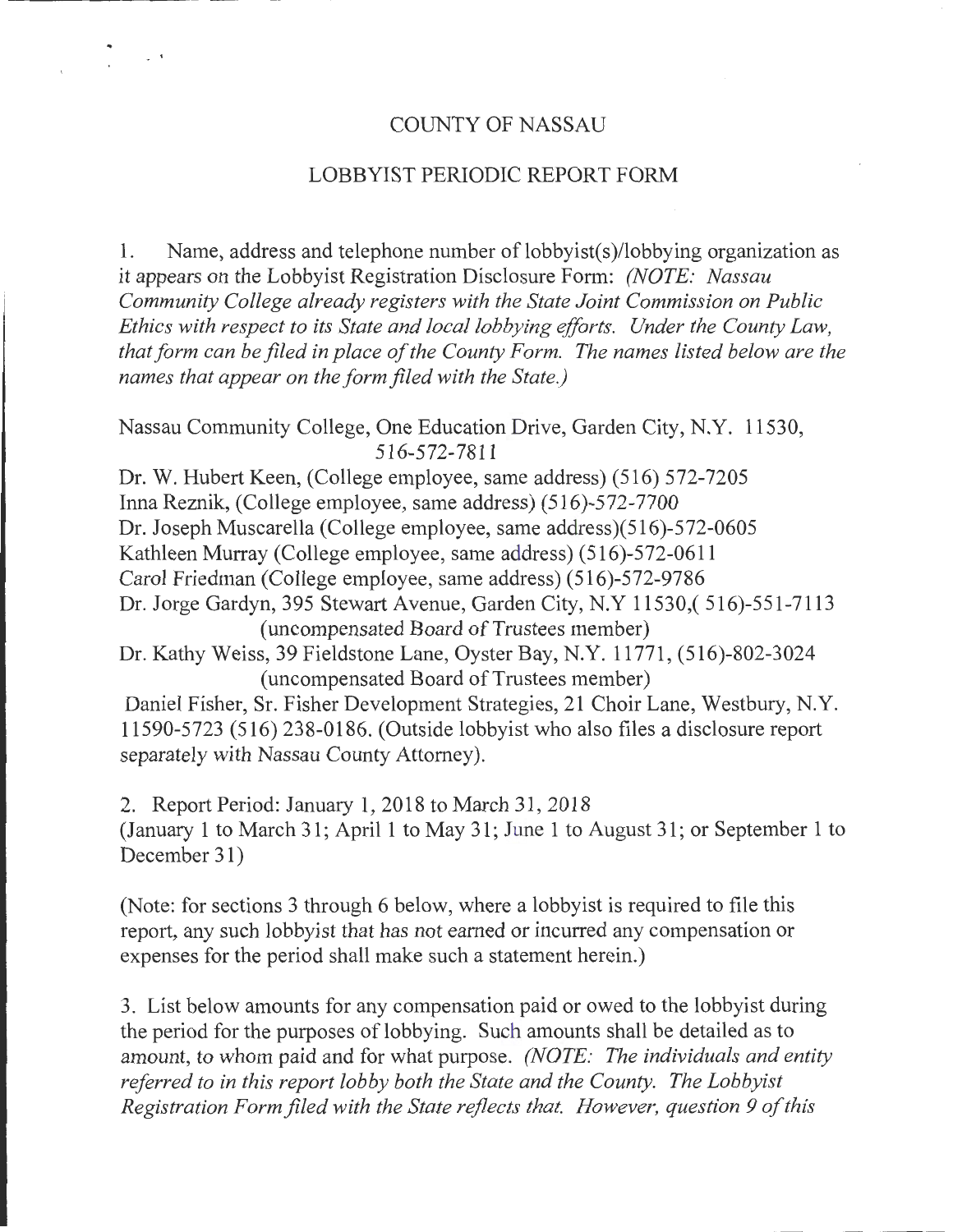*form refers to "lobbying activity conducted, or to be conducted, in Nassau County.* " *I am, therefore, making the assumption that the amounts referred to in question 3 also relate to lobbying activities conducted in Nassau County. I am making the further reasonable assumption that the College employees' lobbying activities are split evenly between the County and the State. Therefore, the amounts below for each College employee equal the portion of their salaries that can be reasonably assigned to lobbying activities, divided by 2.)* 

| Amount  | Details                                                                                                                                                                                                                                                                                                                                                                                                                                                                                                        |
|---------|----------------------------------------------------------------------------------------------------------------------------------------------------------------------------------------------------------------------------------------------------------------------------------------------------------------------------------------------------------------------------------------------------------------------------------------------------------------------------------------------------------------|
| \$0     | Nassau Community College: activities related to passage of<br>the County Capital Plan; activities related to capital projects.<br>County Administration and County Legislature were the<br>entities lobbied.                                                                                                                                                                                                                                                                                                   |
| \$3031. | W. Hubert Keen: activities including correspondence to<br>local county legislators regarding passage of capital plan in<br>order to be eligible for state matching funds. The County<br>Executive's Administration and County Legislature were<br>lobbied.                                                                                                                                                                                                                                                     |
| \$1100. | Inna Reznik: activities passage of the County<br>capital plan in order to be eligible for state matching funds.<br>The County Executive's Administration and County<br>Legislature were the entities lobbied.                                                                                                                                                                                                                                                                                                  |
| \$1138. | Joseph Muscarella: activities relating to capital projects.<br>County Executive's Administration and the County Legis-<br>lature were the entities lobbied.                                                                                                                                                                                                                                                                                                                                                    |
| \$3252. | Kathleen Murray: activities related to passage of the capital<br>plan in order to be eligible for state matching funds;<br>activities related to the passage of legislation relating to the<br>transfer of property by Nassau County for the educational<br>benefit of Nassau Community College; The County<br>Executive's Administration and the County Legislature were<br>lobbied. Met with Minority/Majority Counsel, Executive staff,<br>and various legislators to discuss budgetary and college issues. |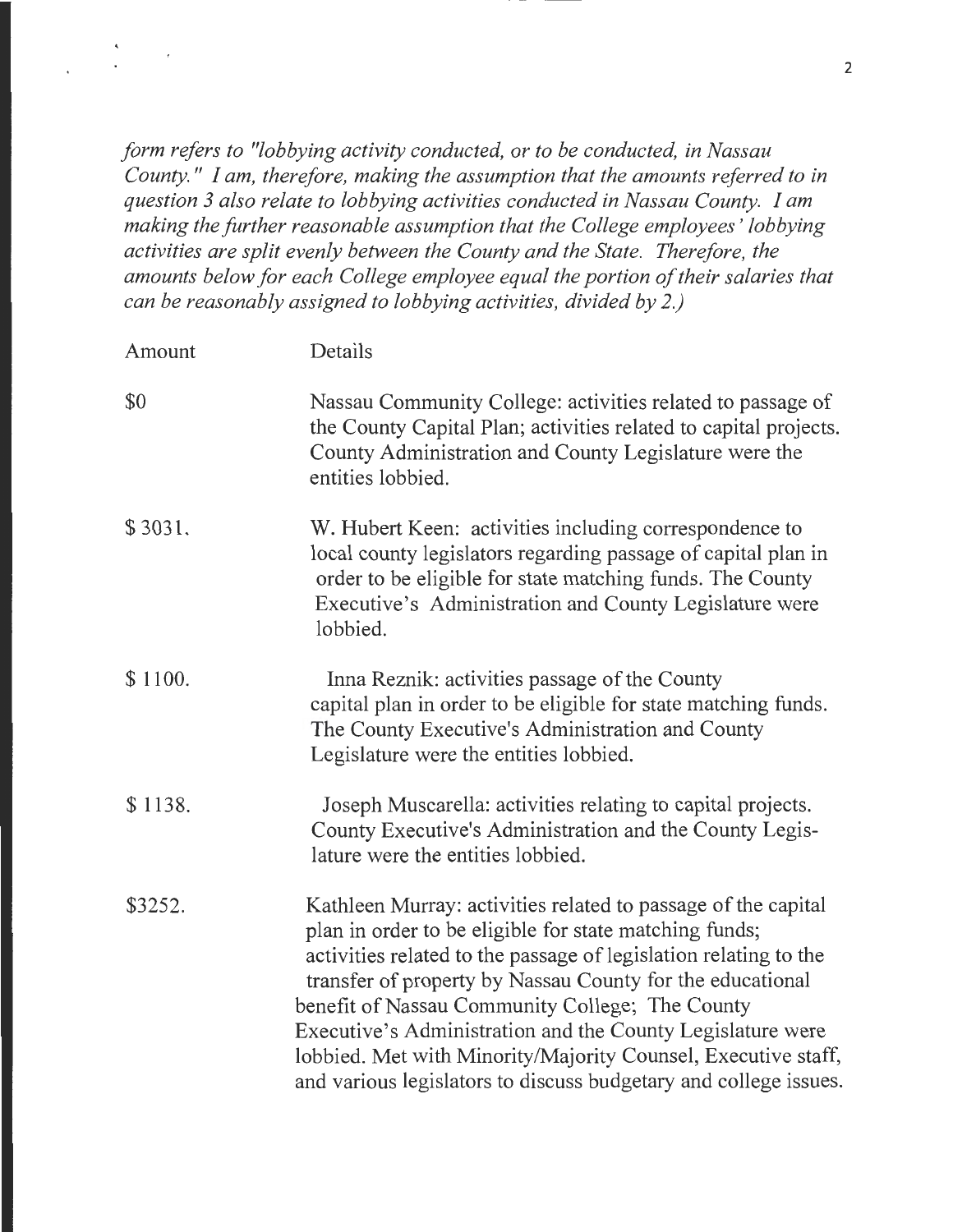| \$798. | Carol Friedman: activities relating to capital projects. County<br>DPW staff was the entity lobbied.                                                                                                                                                                                                                         |
|--------|------------------------------------------------------------------------------------------------------------------------------------------------------------------------------------------------------------------------------------------------------------------------------------------------------------------------------|
| \$0    | Jorge Gardyn: activities related to passage of<br>the County capital plan; County Executive's Administration<br>was lobbied.                                                                                                                                                                                                 |
| \$0    | Kathy Weiss: engaged in no lobbying activities during this<br>time period.                                                                                                                                                                                                                                                   |
| \$0    | Daniel Fisher, Sr. Fisher Development Strategies: Although<br>listed as a lobbyist for Nassau Community College as<br>of January, 2016 on the county level, all of Mr. Fisher's<br>lobbying activities were concentrated exclusively in Albany and<br>with the state legislature for the period January 1-March 31,<br>2018. |

 $\sim 10^{11}$  km

4. List below the cumulative total amounts earned to date for lobbying year.

Nassau Community College (\$0); W. Hubert Keen (\$3031.); Irma Reznik (\$1100.); Joseph Muscarella (\$1138.); Kathleen Murray (\$3252.); Carol Friedman (\$798.); Daniel Fisher, Sr.  $(\$0) = \$9319$  in total.

5. List below amounts for any expenses expended or incurred by the lobbyist during the period for the purpose of lobbying. Such amounts shall be detailed as to amount, to whom paid and for what purpose.

Amount \$ 9319. Details Nassau Community College: activities related to passage of the County capital plan; activities related to the Nassau County transfer of real property on behalf of the College for the educational benefit of Nassau Community College; activities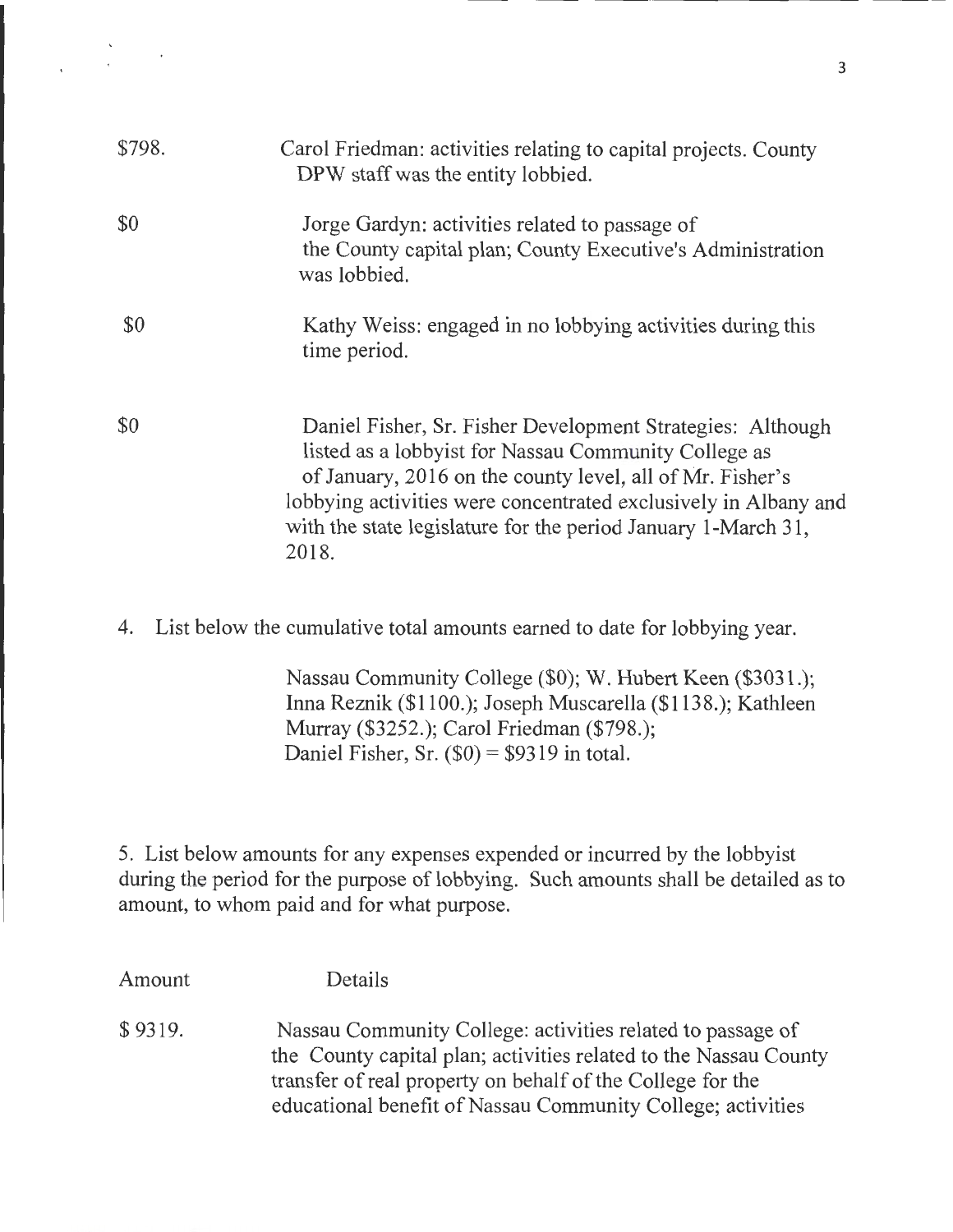related to capital projects; Money spent in the form of salary (in the above described amounts to W. Hubert Keen, Inna Reznik, Joseph Muscarella, Carol Friedman and Kathleen Murray). The County Executive's Administration and the County Legislature were the entities that were lobbied.

- \$0 \$0 \$0 \$0 \$0 \$0 \$0 \$0 W. Hubert Keen Inna Reznik Joseph Muscarella Kathleen Murray Carol Friedman Jorge Gardyn Kathy Weiss Daniel Fisher, Sr.
- 6. List below the cumulative total amounts expended to date for lobbying year: \$9319.

(In lieu of completing 7 through 10 below, you may attach a copy of your Lobbyist Registration Disclosure Form, provided the information has not changed. *Attached is the form that NCC filed with the County based on what had earlier been filed with the State.* 

I understand that copies of this form will be sent to the Nassau County Department of Information Technology ("IT") to be posted on the County's website.

I also understand that upon termination of retainer, employment or designation, I must give written notice to the County Attorney within thirty (30) days of termination.

VERIFICATION: I certify that all statements on this statement are true, correct and complete to the best of my knowledge, and I understand that the willful making of any false statement of material fact herein will subject me to the provisions of law relevant to the making and filing of false instruments and will render such statement null and void.

Dated: April 6, 2018

Signed Print Name: Kathleen Murray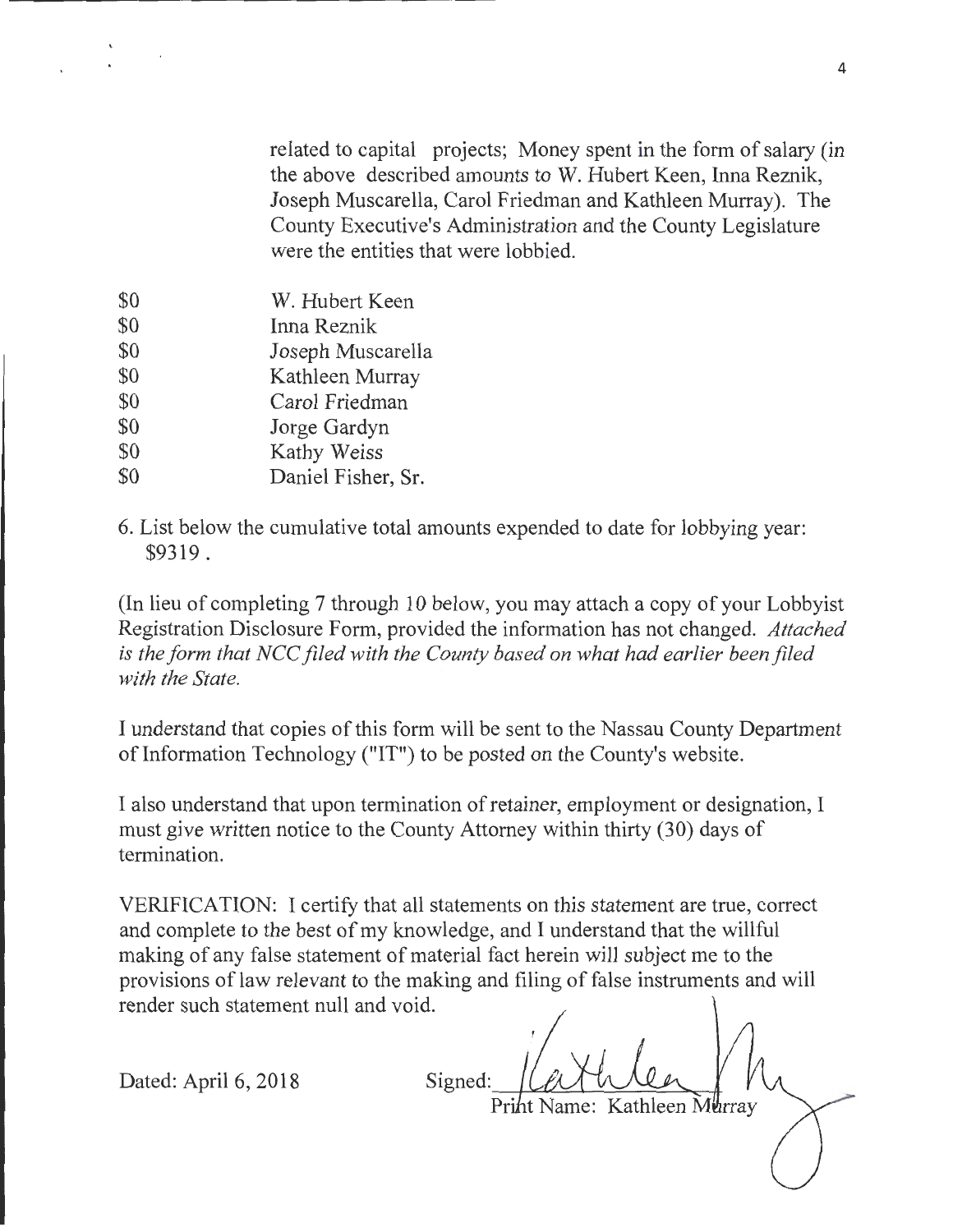Title: Vice President, Institutional Advancement

STATE OF NEW YORK COUNTY of NASSAU

SS:

) ) )

Sworn before me this sixth

day of April, 2018

 $\sim 10^{-11}$   $\rm{K}$ 

 $'$  ano E. Brandi <u>Imme E. Diandi</u><br>Motary Public, State of New York<br>NOTARY PUBLIC Qualified In Nassau County<br>January 28. 2020

January 26, 2020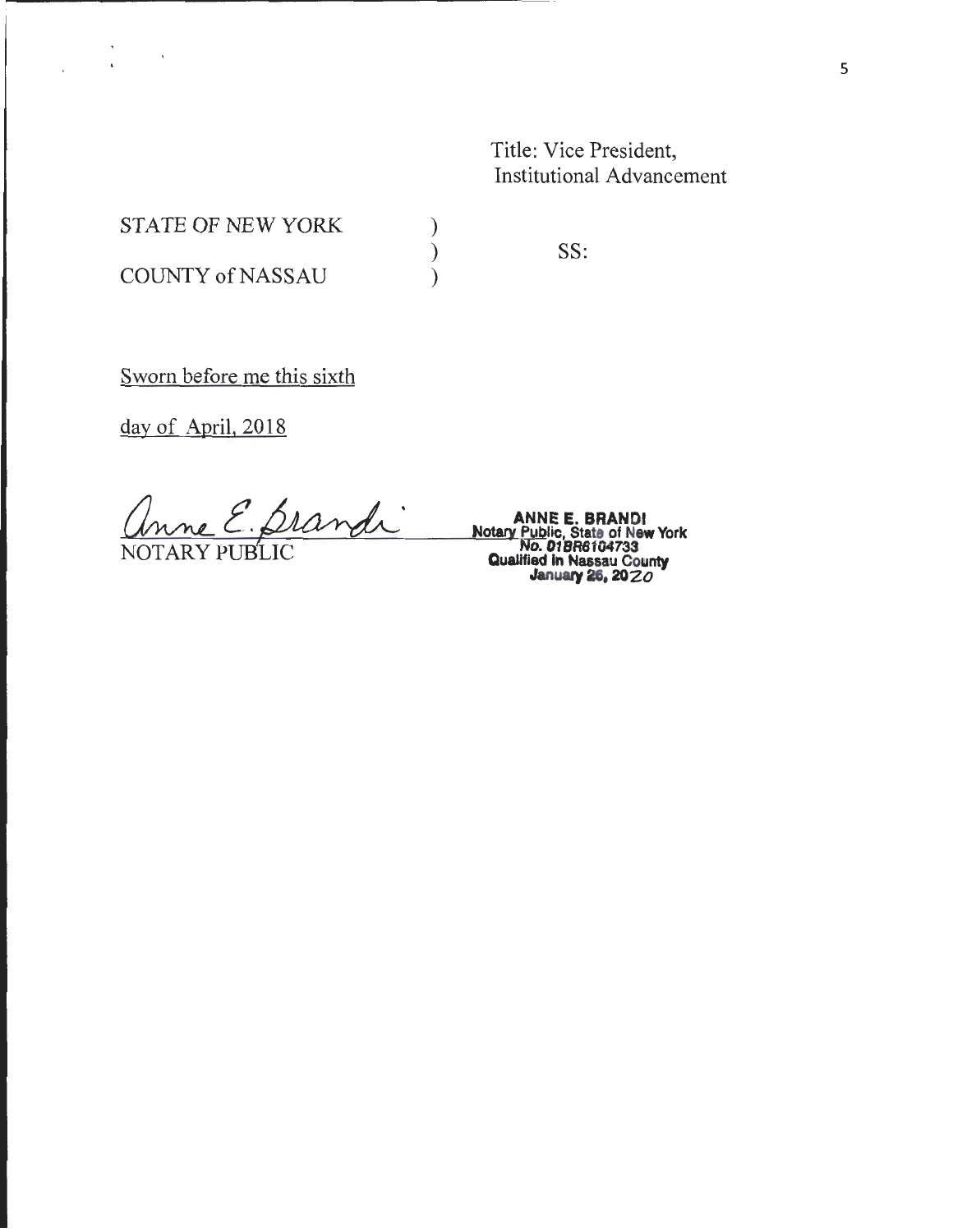#### COUNTY OF NASSAU

#### LOBBYIST PERIODIC REPORT FORM

1. Name, address and telephone number of lobbyist(s)/lobbying organization as it appears on the Lobbyist Registration Disclosure Form: *(NOTE: Nassau Community College already registers with the State Joint Commission on Public Ethics with respect to its State and local lobbying efforts. Under the County Law, that form can be filed in place of the County Form. The names listed below are the names that appear on the form filed with the State.)* 

Nassau Community College, One Education Drive, Garden City, N.Y. 11530, 516-572-7811

Dr. W. Hubert Keen, (College employee, same address) (516) 572-7205 Inna Reznik, (College employee, same address) (516)-572-7700 Dr. Joseph Muscarella (College employee, same address)(516)-572-0605 Kathleen Murray (College employee, same address) (516)-572-0611 Carol Friedman (College employee, same address) (516)-572-9786 Dr. Jorge Gardyn, 395 Stewart Avenue, Garden City, N.Y 11530,( 516)-551-7113 (uncompensated Board of Trustees member) Dr. Kathy Weiss, 39 Fieldstone Lane, Oyster Bay, N.Y. 11771, (516)-802-3024 (uncompensated Board of Trustees member) Daniel Fisher, Sr. Fisher Development Strategies, 21 Choir Lane, Westbury, N.Y. 11590-5723 (516) 238-0186. (Outside lobbyist who also files a disclosure report

separately with Nassau County Attorney).

2. Report Period: January 1, 2018 to March 31, 2018 (January 1 to March 31; April 1 to May 31; June 1 to August 31; or September 1 to December 31)

(Note: for sections 3 through 6 below, where a lobbyist is required to file this report, any such lobbyist that has not earned or incurred any compensation or expenses for the period shall make such a statement herein.)

3. List below amounts for any compensation paid or owed to the lobbyist during the period for the purposes of lobbying. Such amounts shall be detailed as to amount, to whom paid and for what purpose. *(NOTE: The individuals and entity referred to in this report lobby both the State and the County. The Lobbyist Registration Form filed with the State reflects that. However, question 9 of this*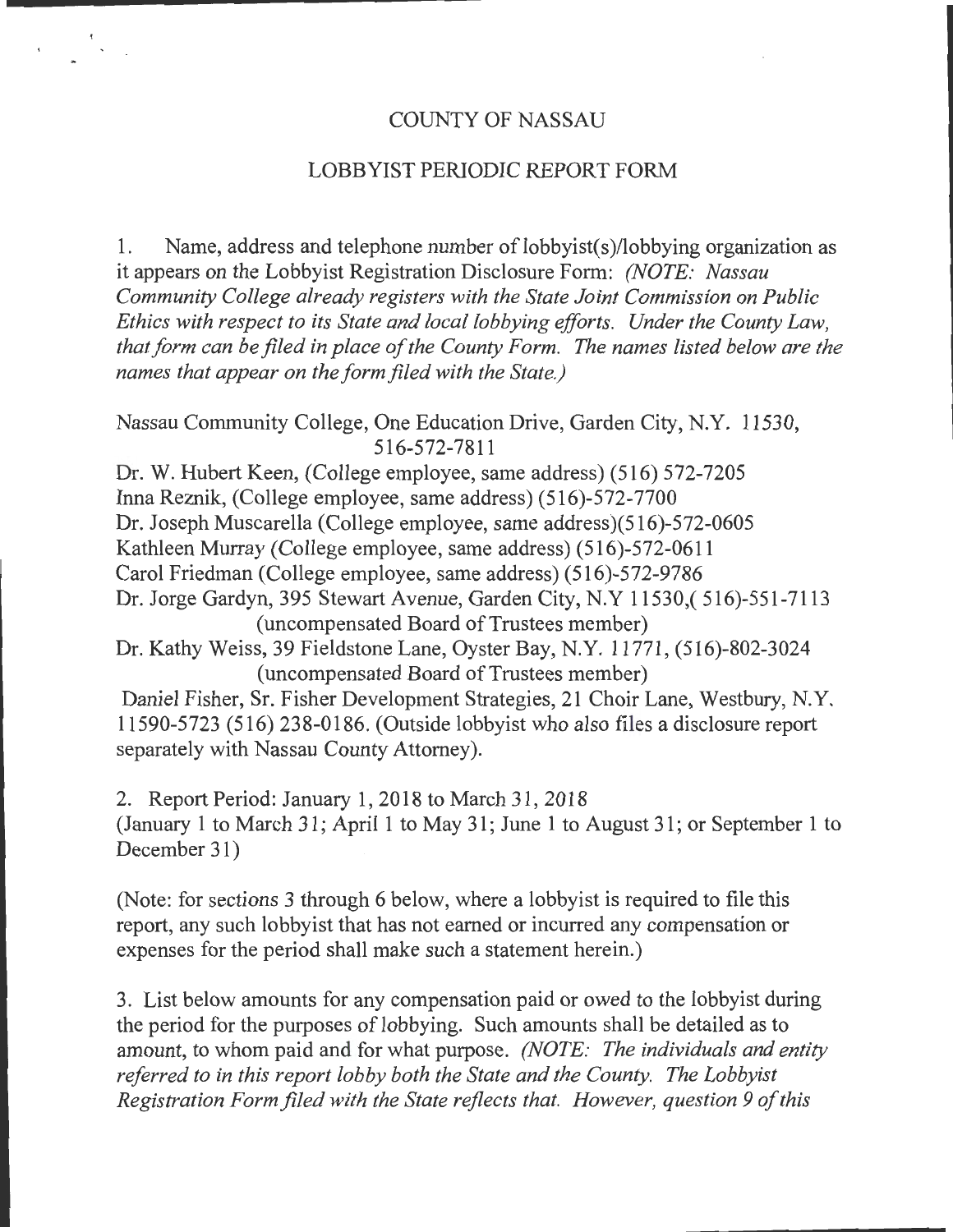*form refers to "lobbying activity conducted, or to be conducted, in Nassau County.* " *I am, therefore, making the assumption that the amounts referred to in question 3 also relate to lobbying activities conducted in Nassau County. I am making the further reasonable assumption that the College employees* ' *lobbying activities are split evenly between the County and the State. Therefore, the amounts below for each College employee equal the portion of their salaries that can be reasonably assigned to lobbying activities, divided by 2.)* 

| Amount  | Details                                                                                                                                                                                                                                                                                                                                                                                                                                                                                                        |
|---------|----------------------------------------------------------------------------------------------------------------------------------------------------------------------------------------------------------------------------------------------------------------------------------------------------------------------------------------------------------------------------------------------------------------------------------------------------------------------------------------------------------------|
| \$0     | Nassau Community College: activities related to passage of<br>the County Capital Plan; activities related to capital projects.<br>County Administration and County Legislature were the<br>entities lobbied.                                                                                                                                                                                                                                                                                                   |
| \$3031. | W. Hubert Keen: activities including correspondence to<br>local county legislators regarding passage of capital plan in<br>order to be eligible for state matching funds. The County<br>Executive's Administration and County Legislature were<br>lobbied.                                                                                                                                                                                                                                                     |
| \$1100. | Inna Reznik: activities passage of the County<br>capital plan in order to be eligible for state matching funds.<br>The County Executive's Administration and County<br>Legislature were the entities lobbied.                                                                                                                                                                                                                                                                                                  |
| \$1138. | Joseph Muscarella: activities relating to capital projects.<br>County Executive's Administration and the County Legis-<br>lature were the entities lobbied.                                                                                                                                                                                                                                                                                                                                                    |
| \$3252. | Kathleen Murray: activities related to passage of the capital<br>plan in order to be eligible for state matching funds;<br>activities related to the passage of legislation relating to the<br>transfer of property by Nassau County for the educational<br>benefit of Nassau Community College; The County<br>Executive's Administration and the County Legislature were<br>lobbied. Met with Minority/Majority Counsel, Executive staff,<br>and various legislators to discuss budgetary and college issues. |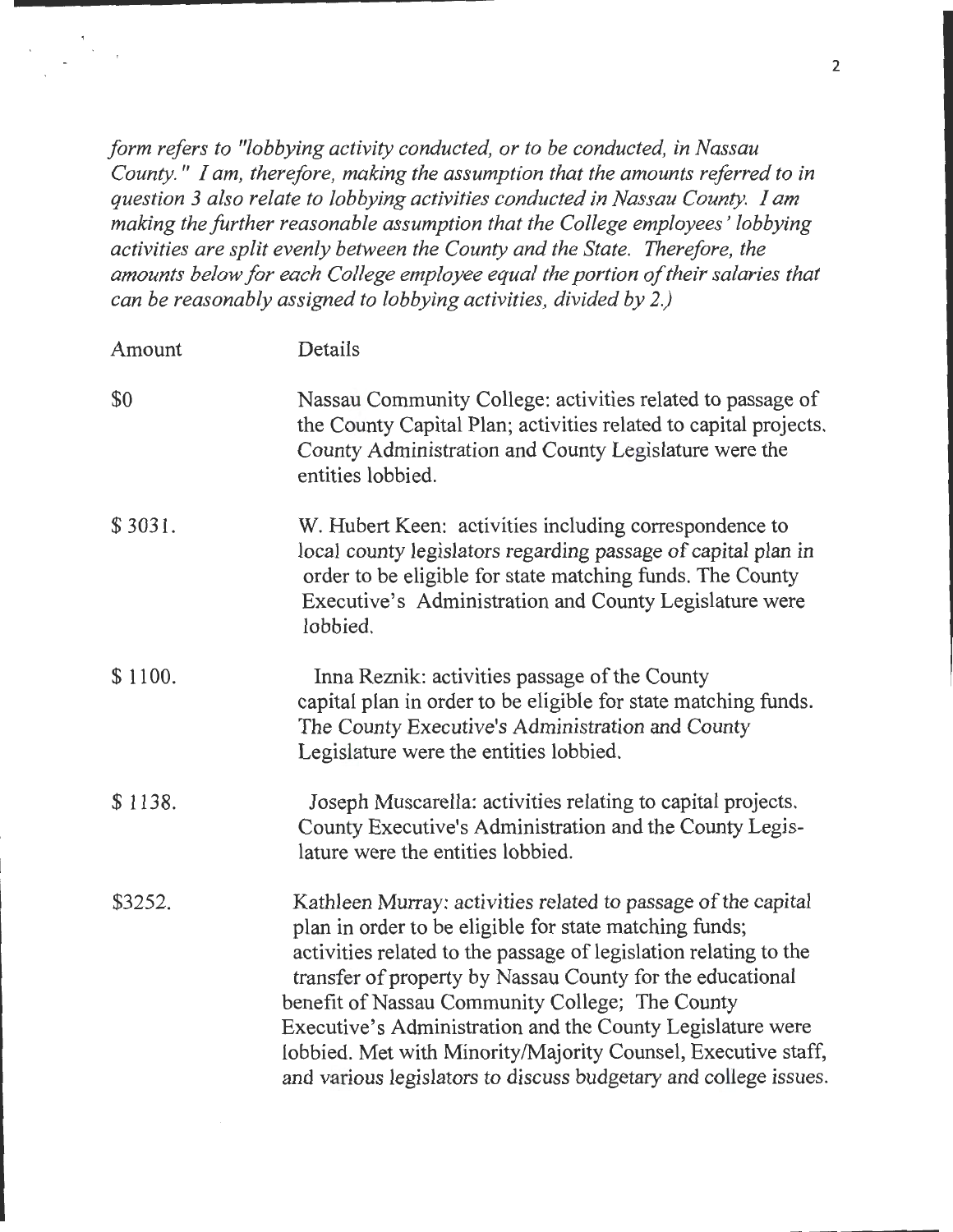| \$798. | Carol Friedman: activities relating to capital projects. County<br>DPW staff was the entity lobbied.                                                                                                                                                                                                                         |
|--------|------------------------------------------------------------------------------------------------------------------------------------------------------------------------------------------------------------------------------------------------------------------------------------------------------------------------------|
| \$0    | Jorge Gardyn: activities related to passage of<br>the County capital plan; County Executive's Administration<br>was lobbied.                                                                                                                                                                                                 |
| \$0    | Kathy Weiss: engaged in no lobbying activities during this<br>time period.                                                                                                                                                                                                                                                   |
| \$0    | Daniel Fisher, Sr. Fisher Development Strategies: Although<br>listed as a lobbyist for Nassau Community College as<br>of January, 2016 on the county level, all of Mr. Fisher's<br>lobbying activities were concentrated exclusively in Albany and<br>with the state legislature for the period January 1-March 31,<br>2018. |

4. List below the cumulative total amounts earned to date for lobbying year.

Nassau Community College (\$0); W. Hubert Keen (\$3031.); Inna Reznik (\$1100.); Joseph Muscarella (\$1138.); Kathleen Murray (\$3252.); Carol Friedman (\$798.); Daniel Fisher, Sr.  $(\$0) = \$9319$  in total.

5. List below amounts for any expenses expended or incurred by the lobbyist during the period for the purpose of lobbying. Such amounts shall be detailed as to amount, to whom paid and for what purpose.

Amount \$ 9319. Details Nassau Community College: activities related to passage of the County capital plan; activities related to the Nassau County transfer of real property on behalf of the College for the educational benefit of Nassau Community College; activities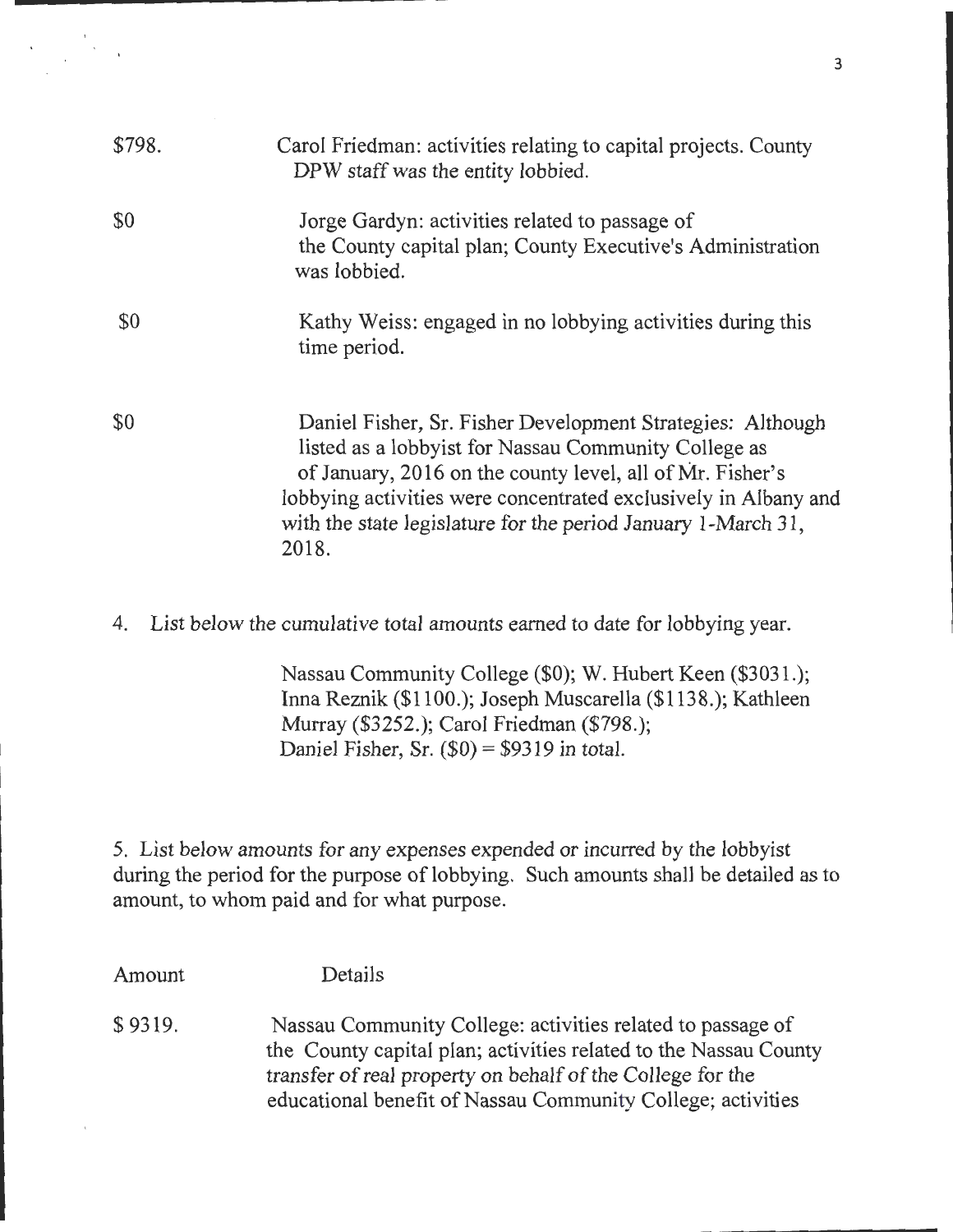related to capital projects; Money spent in the form of salary (in the above described amounts to W. Hubert Keen, Inna Reznik, Joseph Muscarella, Carol Friedman and Kathleen Murray). The County Executive's Administration and the County Legislature were the entities that were lobbied.

- \$0 \$0 \$0 \$0 \$0 \$0 \$0 \$0 W. Hubert Keen Inna Reznik Joseph Muscarella Kathleen Murray Carol Friedman Jorge Gardyn Kathy Weiss Daniel Fisher, Sr.
- 6. List below the cumulative total amounts expended to date for lobbying year: \$9319.

(In lieu of completing 7 through 10 below, you may attach a copy of your Lobbyist Registration Disclosure Form, provided the information has not changed. *Attached is the form that NCC filed with the County based on what had earlier been filed with the State.* 

I understand that copies of this form will be sent to the Nassau County Department of Information Technology ("IT") to be posted on the County's website.

I also understand that upon termination of retainer, employment or designation, I must give written notice to the County Attorney within thirty (30) days of termination.

VERIFICATION: I certify that all statements on this statement are true, correct and complete to the best of my knowledge, and I understand that the willful making of any false statement of material fact herein will subject me to the provisions of law relevant to the making and filing of false instruments and will render such statement null and void.

Dated: April 6, 2018

Signed:

Priht Name: Kathleen Mürrav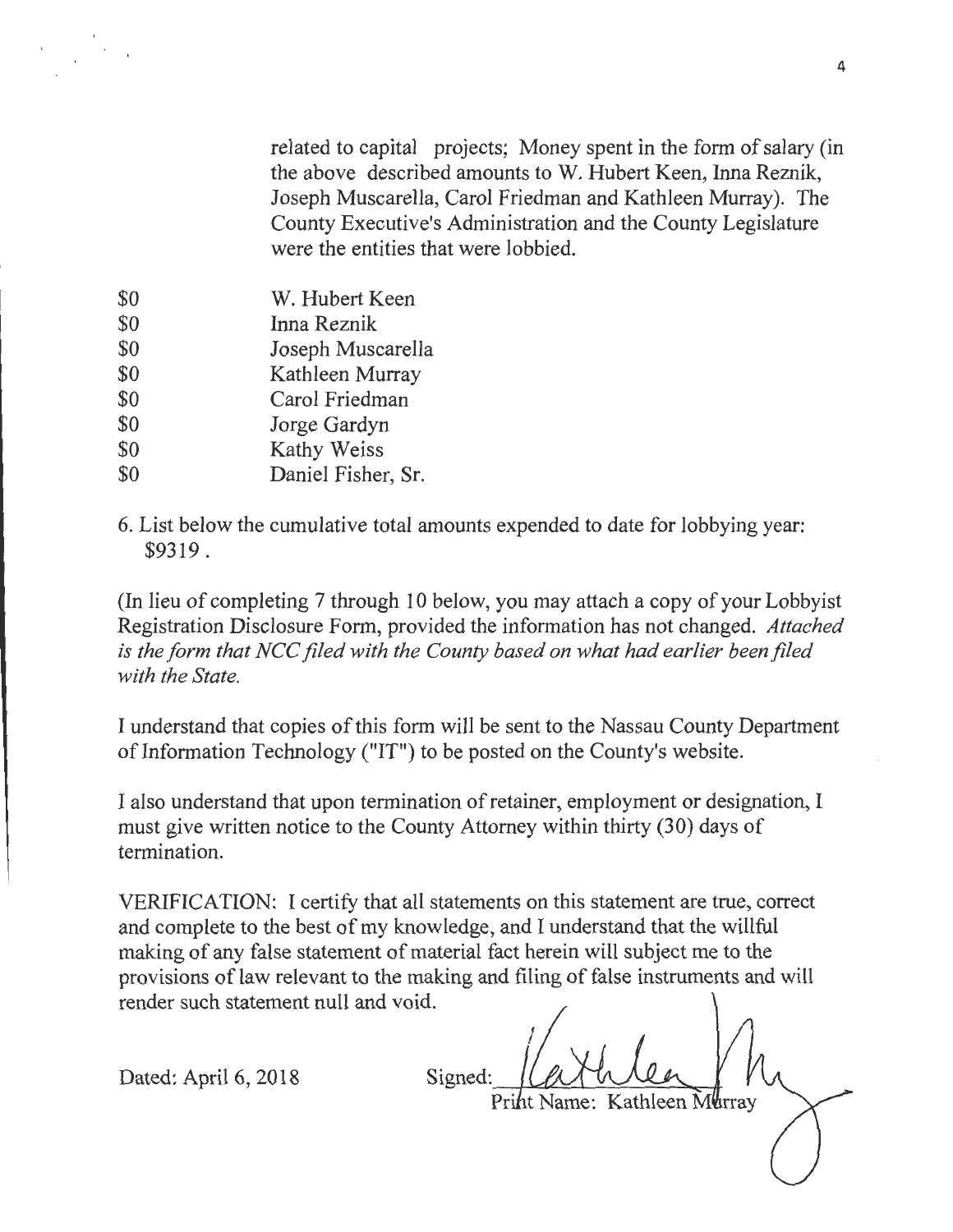Title: Vice President, Institutional Advancement

STATE OF NEW YORK

COUNTY of NASSAU

SS:

) ) )

Sworn before me this sixth

day of April, 2018

Grand ANNEE. BRANDI (*ANNE E. BRANDI*<br>Motary <u>Public, State</u> of New York

**NOTARY PUBLIC CONSUMITION CONSUMITION IN ALSO AT A REAL PROPERTY PUBLIC COUNTY January Public, State of New York<br>
No. 01 BR6104733<br>
Qualified in Nassau County<br>
January 26, 20 ZO**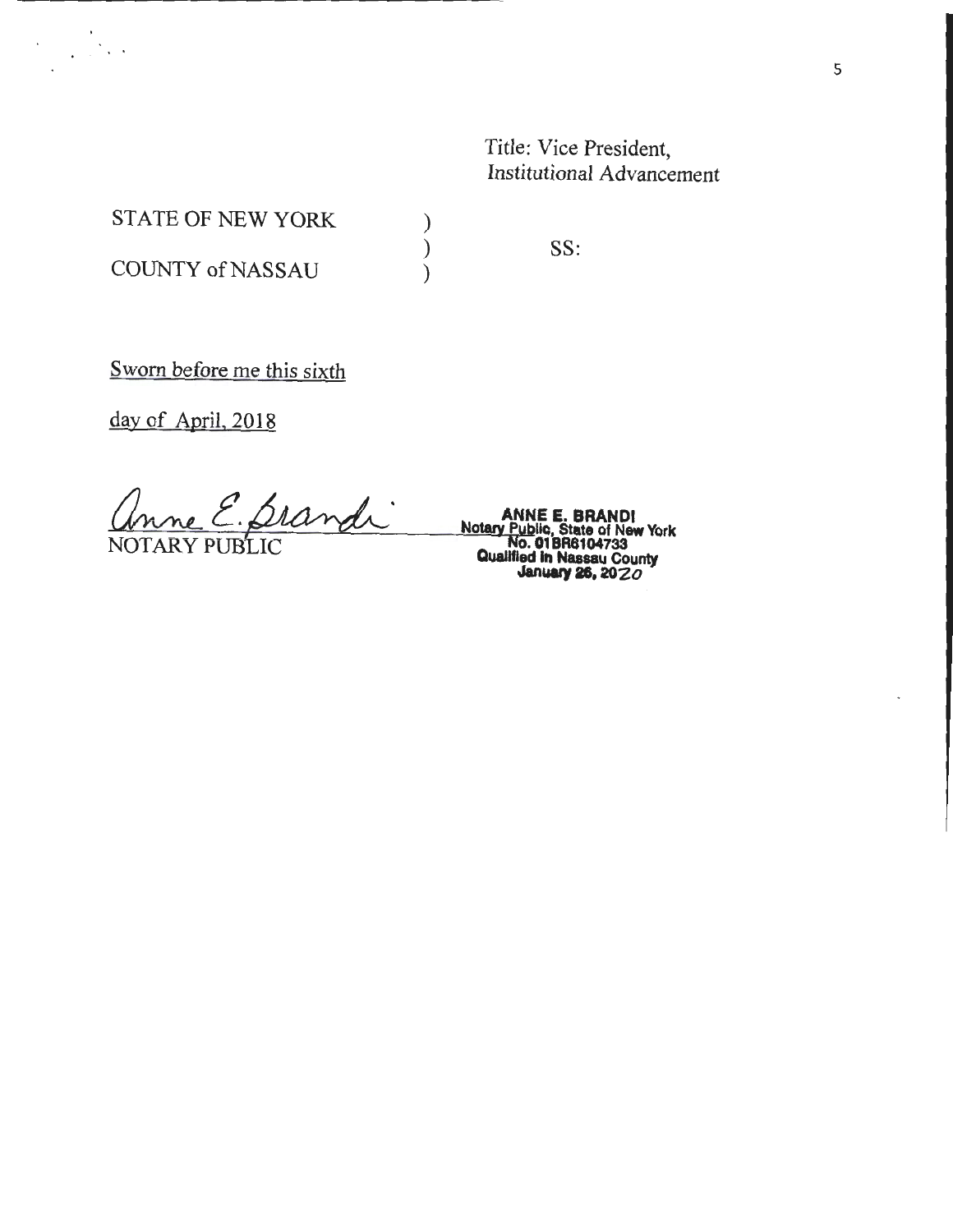# , **l[J COPY**

# COUNTY OF NASSAU

# LOBBYIST REGISTRATION AND DISCLOSURE FORM

1. Name, address and telephone number of lobbyist(s)/lobbying organization. The term "lobbyist" means any and every person or organization retained, employed or designated by any client to influence—or promote a matter before— Nassau County, its agencies, boards, commissions, department heads, legislators, or committees, including but not limited to the OpenSpace and Advisory Committee and Planning Commission. Such matters include, but are not limited to, requests for proposals, development of improvement of real property subject to County regulation, procurements. The term "lobbyist" does not include any officer, director, trustee, employee, counsel or agent of the County of Nassau, or State of New York, when discharging his or her official duties.

Nassau Community College, One Education Drive, Garden City, N.Y. 11530, 516-572-7811

W. Hubert Keen, (College employee, same address) (516) 572-7205 Inna Reznik, (College employee, same address) 516-572-7700 Joseph Muscarella (College employee, same address) 516-572-0605 Kathleen Murray (College employee, same address) 516-572-0611 Carol Friedman (College employee, same address) 516-572-9786 Jorge Gardyn, 395 Stewart Avenue, Garden City, N.Y 11530, 516-551-7113 (uncompensated Board of Trustees member) Kathy Weiss, 39 Fieldstone Lane, Oyster Bay, N.Y. 11771, 516-802-3024 (uncompensated Board of Trustees member) Daniel Fisher, Sr. Fisher Development Strategies, 21 Choir Lane, Westbury, N.Y. 11590-5723 (516) 238-0186. (Outside lobbyist who also files a disclosure report separately with Nassau County Attorney).

2. List whether and where the person/organization is registered as a lobbyist (e.g. Nassau County, New York State):

Yes, Nassau Community College and its employees listed above in question no. 1, as well as outside lobbyist Daniel Fisher, Sr. are all registered with Nassau County and New York State.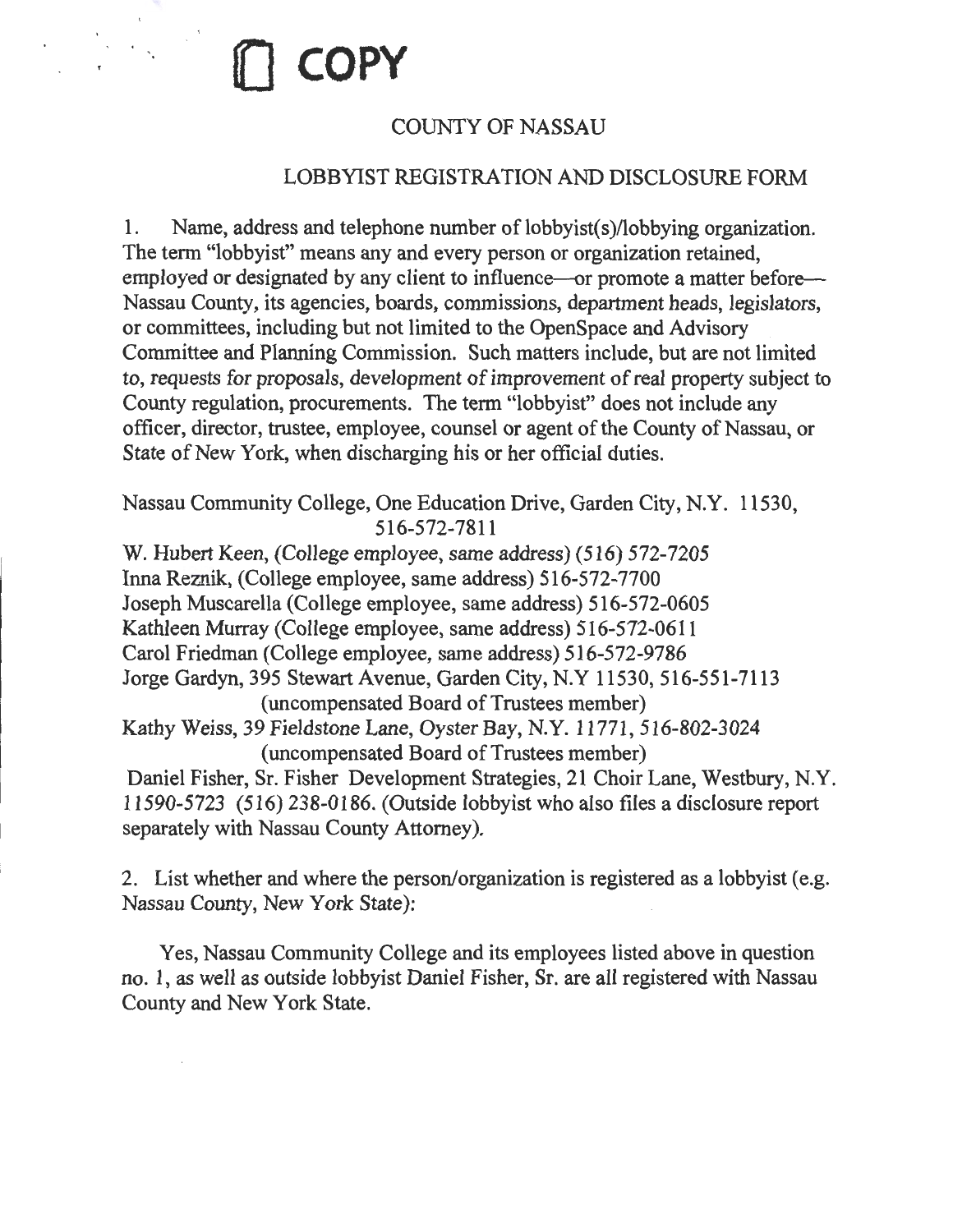3. Name, address and telephone number of client( s) by whom, or on whose behalf, the lobbyist is retained, employed or designated:

•

Nassau Community College, One Education Drive Garden City, New York 11530-6793. Nassau Community is the sole client for its employees as well as outside lobbyist Daniel Fisher, Sr.

4. Describe lobbying activity conducted, or to be conducted, in Nassau County, and identify client(s) for each activity listed. See page 4 for a complete description of lobbying activities.

Nassau Community College is the sole client at all times and for all lobbying activities. Activities related to the passage of the 2017 and 2018 capital plans to ensure receipt of matching funds from State of New York. Also lobbied the County Executive and County Legislature for passage of the 2018 operating budget, and lobbied for passage of Ordinance Nos: 337-17; 76-2017; 186-B-15. Also lobbied for approval of NCCFT CBA (No. 383-17).

5. The name of persons, organizations or governmental entities before whom the lobbyist expects to lobby:

## The Nassau County Executive and her administrative and executive staff; The Nassau County Legislature; The Nassau County Legislative Office of Budget.

6. If such lobbyist is retained or employed pursuant to a written agreement of retainer or employment, you must attach a copy of such document; and if agreement of retainer or employment is oral, attach a written statement of the substance thereof. If the written agreement of retainer or employment does not contain a signed authorization from the client by whom you have been authorized to lobby, separately attach such a written authorization from the client.

There are no such written agreements for the employee/lobbyists listed above, nor for the uncompensated Trustee/lobbyists. However, I attach a written authorization from the President authorizing me as the designee to file all lobbying reports on behalf of Nassau Community College on the state and county levels.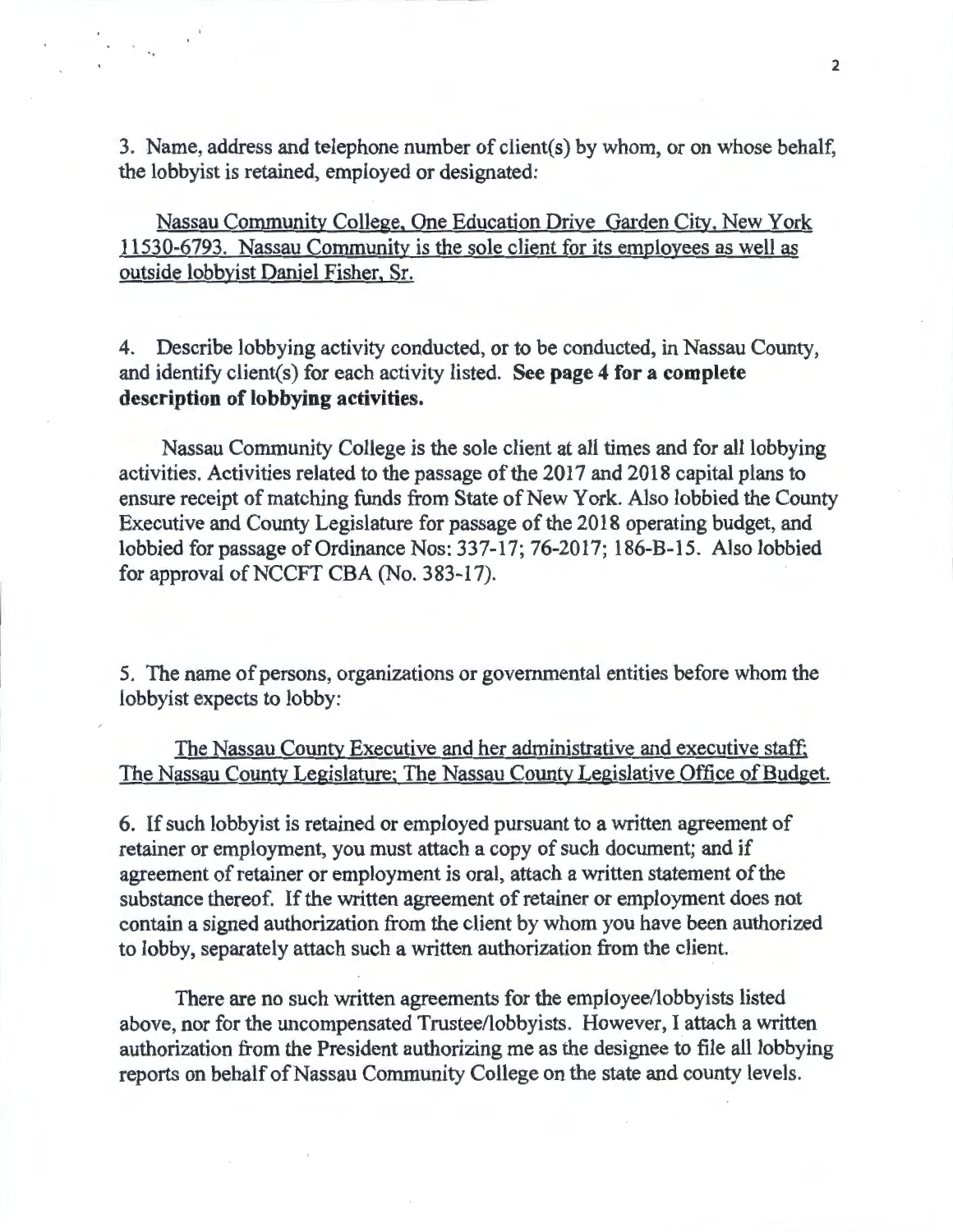Daniel Fisher Sr. of Fisher Development Strategies is party to a written contract with Nassau Community College, a copy of which is attached.

7. *Within the previous year, has the lobbyist/lobbying organization or any of its corporate officers provided campaign contributions pursuant to the New York State Election Law to the campaign committees of any of the following Nassau County elected officials or to the campaign committees of any candidates for any of the following Nassau County elected offices: the County Executive, the County Clerk, the Comptroller, the District Attorney, or any County Legislator?* If *yes, to what campaign committee?* If *none, you must so state:* 

*Dr Jorge Gardyn :\$0 ;* Dr. *Kathy Weiss:\$100 to CE Laura Curran and \$JOO.to County Legislator Arnold Drucker; Dr. W. Hubert Keen: \$0; Inna Reznik: \$0; Dr. Joseph Muscarella: \$0; Kathleen Murray:\$0; Carol Friedman:\$0;* 

I understand that copies of this form will be sent to the Nassau County Department of Information Technology ("IT") to be posted on the County's website.

I also understand that upon termination of retainer, employment or designation I must give written notice to the County Attorney within thirty (30) days of termination.

VERIFICATION: The undersigned affirms and so swears that she has read and understood the foregoing statements and they are, to her knowledge, true and accurate.

The undersigned further certifies and affirms that the contribution(s) to the campaign committees listed above were made freely and without duress, threat or any other promise of a governmental benefit or in exchange for any benefit or remuneration.

Dated: January 10, 2018

Signed

Print Name: Kathleen Murray Title: Vice President, Institutional  $A\phi$  vancement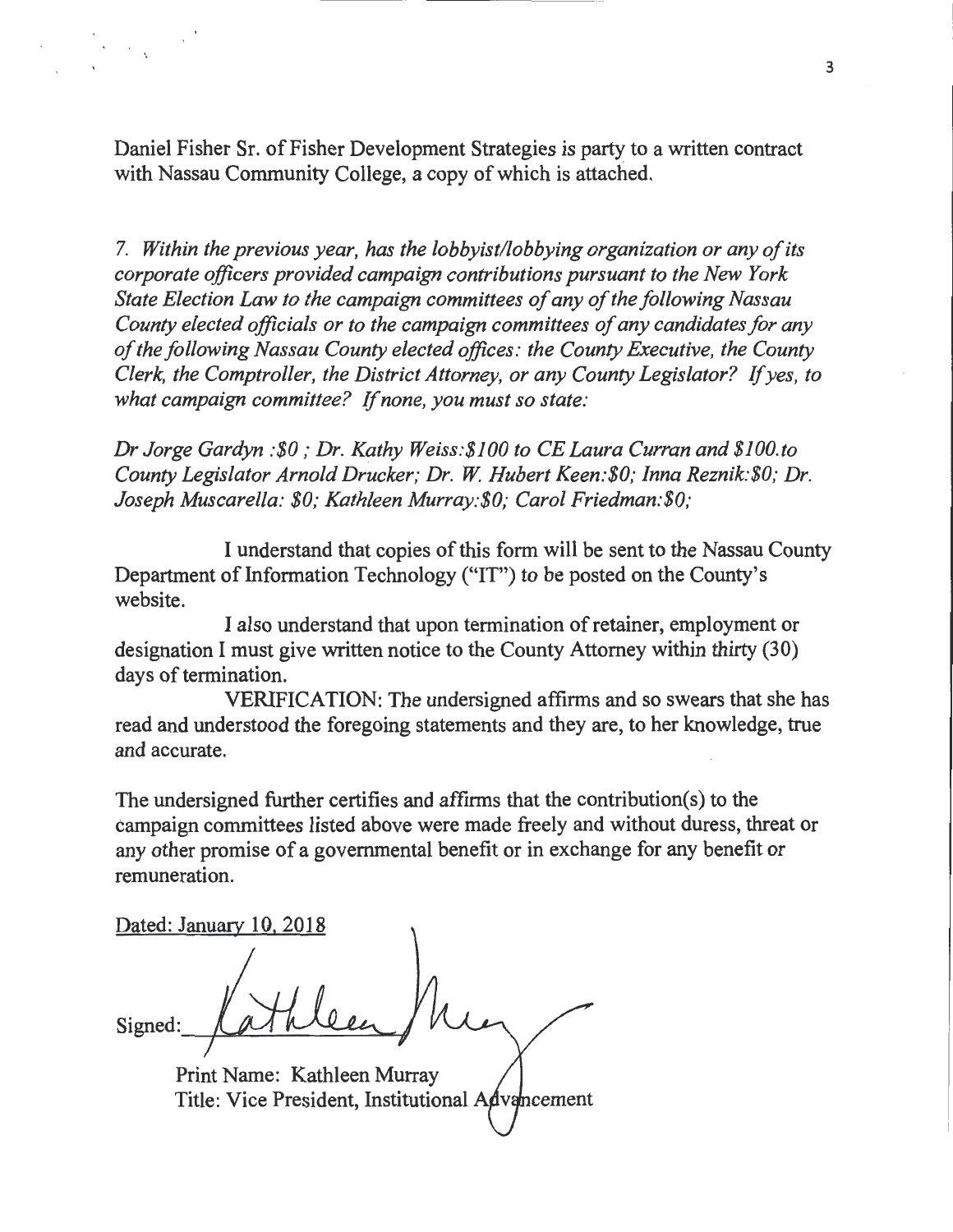## I, W. Hubert Keen (Name of Chief Administrative Officer)

#### President;

## Nassau Community College, hereby designate (Name of Organization)

Kathleen Murray to make and file (Name of Designee)

# NY STATE LOBBYIST STATEMENT OF REGISTRATION; NY STATE LOBBYIST BI-MONTHLY REPORT; And NY STATE CLIENT SEMI-ANNUAL REPORT (Name of Statement(s) and/or Report(s)

For Reporting Year 2016-2017 (Year or Time Period)

(Signature of Chief Administrative Officer)

Accepted by: Assistant to the President/Governmental Affairs

ńd Media Relations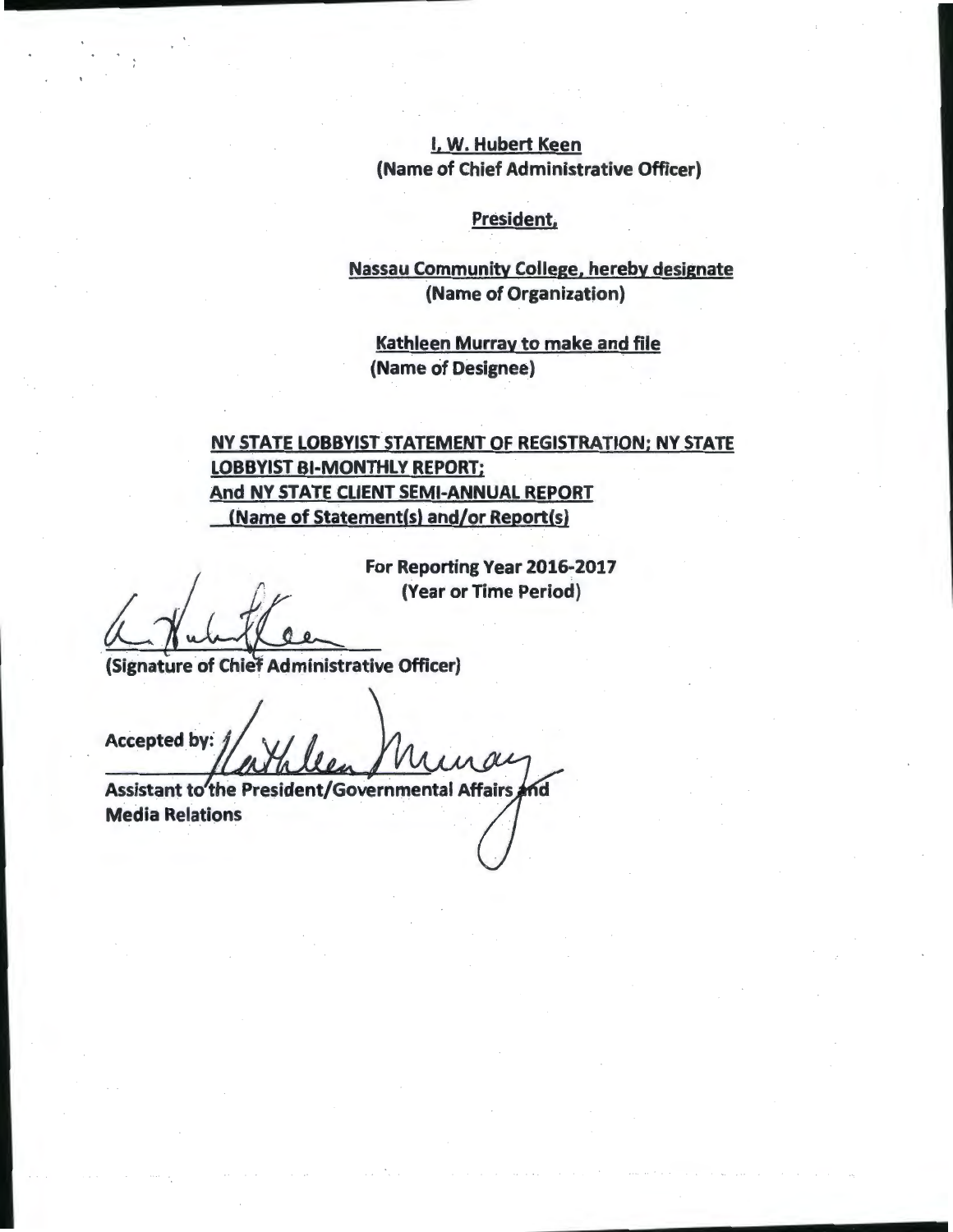| Contract No. | CA170061 |
|--------------|----------|
|              |          |

NASSAU COMMUNITY COLLEGE of the County of Nassau, State of New York One Education Drive Garden City, New York 11530-6793

,.

| Requisition Number: |  |
|---------------------|--|
|---------------------|--|

Resp. Ctr. / Obj. Code:

#### CONTRACT FOR SERVICES

THIS AGREEMENT, dated as of July 25, 2017 (together with the schedules, appendices, attachments and exhibits, if any, this "Agreement"), between (i) Nassau Community College, having its principal office at One Education Drive, Garden City, New York 11530-6793 (the "College"), of Nassau County, a municipal corporation having its principal office at One West Street, Mineola, New York 11501 (the "County") and (ii) Fisher Development Strategies, having its principal office at 21 Choir Lane, Westbury, New York 11590, (the "Contractor").

#### WIT N E S S E T H:

WHEREAS, the College desires to retain the Contractor to perform lobbying and advocacy services, as further described in this Agreement; and

WHEREAS, the Contractor is willing and able to perform the services described in this Agreement;

WHEREAS, the Contractor has been awarded this Professional Services Agreement for Lobbying Services pursuant to Request for Proposals No. 061317-0209, with an opening date of June 13, 2017.

NOW, THEREFORE, in consideration of the premises and mutual covenants contained in this Agreement, the parties agree as follows:

1. Term. This Agreement shall commence on August I, 2017, and terminate July 31 , 2020 with an option by the College to extend the Agreement for two (2) additional years, subject to the encumbrance of funds and appropriate College approvals. AJI extensions ate subject to the mutual written consent of both parties.

2. Services. The services to be provided by the Contractor under this Agreement shall consist of undertaking lobbying and advocacy efforts with the New York State Governor, New York State Legislature, the Nassau County Executive and the Nassau County Legislature on behalf of the College, whereby the Contractor will focus its efforts on the State budget and any other general legislation as it affects the College for the purpose of improving the educational experience for the students and the College Community, hereinafter referred to as (the "Services"). The Contractor's services are to be performed largely off-site but the Contractor will, upon request of the College, work at the College's offices or other locations, as designated by the College. On a monthly basis, the Contractor shall submit a report to the College, outlining the dates and hours during which lobbying efforts took place, and summarizing the lobbying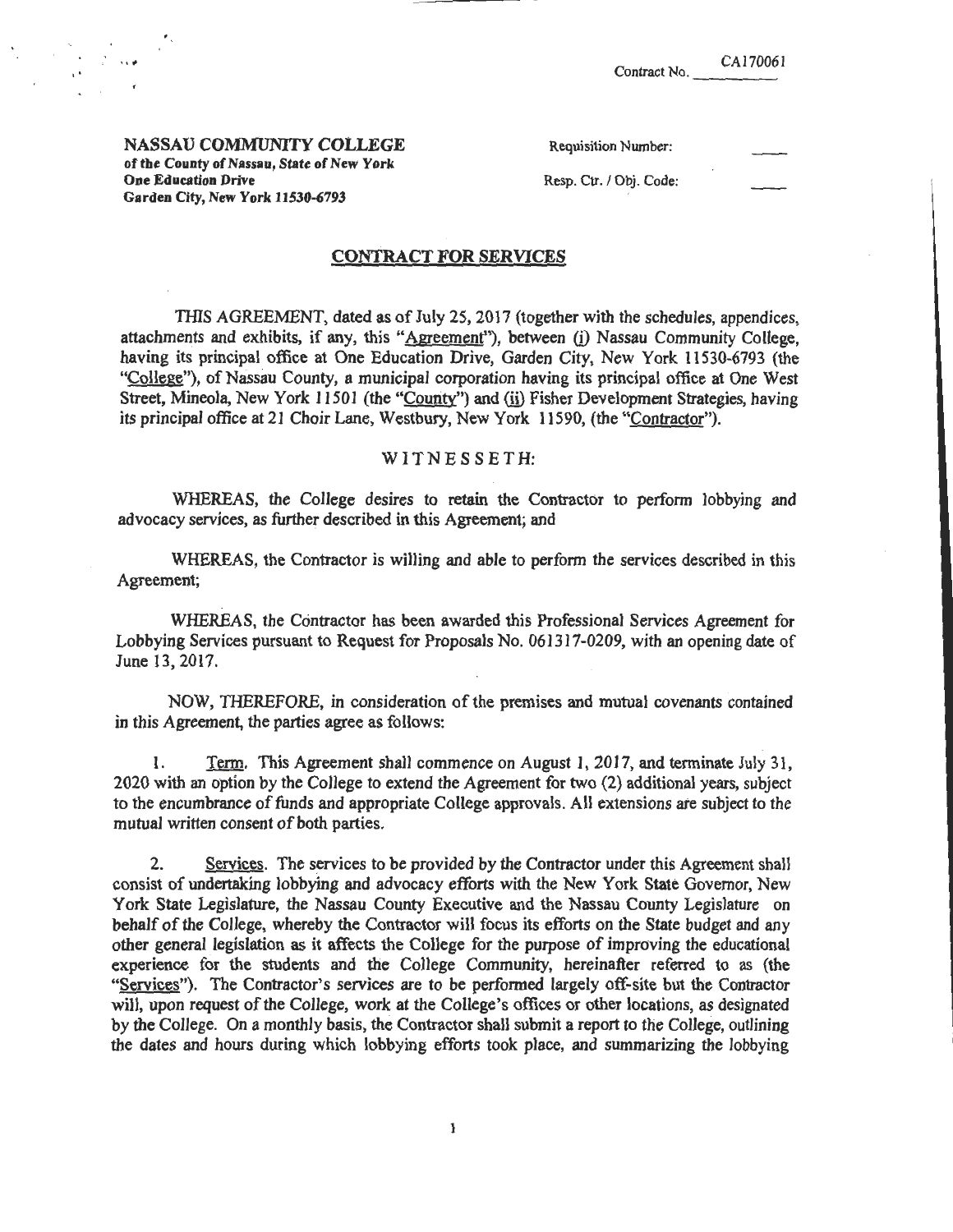CA170061<br>Contract No.

4. Independent Contractor. The Contractor is an independent contractor of the College or County. The Contractor shall not, nor shall any officer, director, employee, servant, agent or independent contractor of the Contractor (a "Contractor Agent"), be (i) deemed a College or County employee, (ii) commit the College or County to any obligation, or (iii) hold himself out as a College or County employee or Person with the authority to commit the College or County to any obligation. As used in this Agreement the word "Person" means any individual person, entity (including partnerships, corporations and limited liability companies), and government or political subdivision thereof (including agencies, bureaus, offices and departments thereof).

5. No Arrears or Default. The Contractor is not in arrears to the College or County upon any debt or contract and it is not in default as surety, contractor, or otherwise upon any obligation to the College or County, including any obligation to pay taxes to, or perfonn services for or on behalf of, the College or County.

6. . Compliance With Law. (a) Generally. The Contractor shall comply with any and all applicable Federal, State and local Laws, including, but not limited to those relating to conflicts of interest, discrimination, and disclosure of information, in connection with its performance under this Agreement. In furtherance of the foregoing, the Contractor is bound by and shall comply with the terms of Appendix EE attached hereto. As used in this Agreement the word "Law" includes any and all statutes, local laws, ordinances, rules, regulations, applicable orders, and/or decrees, as the same may be amended from time to time, enacted, or adopted.

(b) Nassau County Living Wage Law. Pursuant to LL 1-2006, as amended, and to the extent that a waiver has not been obtained in accordance with such law or any rules of the County Executive, the Contractor agrees as follows:

- (i) Contractor shall comply with the applicable requirements of the Living Wage Law, as amended;
- (ii) Failure to comply with the Living Wage Law, as amended, may constitute a material breach of this Agreement, the occurrence of which may be determined solely by the County. Contractor has the right to cure such breach within thirty days of receipt of notice of breach from the County. In the event that such breach is not timely cured, the County may terminate this Agreement as well as exercise any other rights available to the County under applicable law.
- (iii) It shall be a continuing obligation of the Contractor to inform the County of any material changes in the content of its certification of compliance, attached to this Agreement as Appendix L, and shall provide to the County any information necessary to maintain the certification's accuracy.

(c) Records Access. The parties acknowledge and agree that all records, information, and data ("Information") acquired in connection with performance or administration of this Agreement shall be used and disclosed solely for the purpose of performance and administration of the contract or as required by law. The Contractor acknowledges that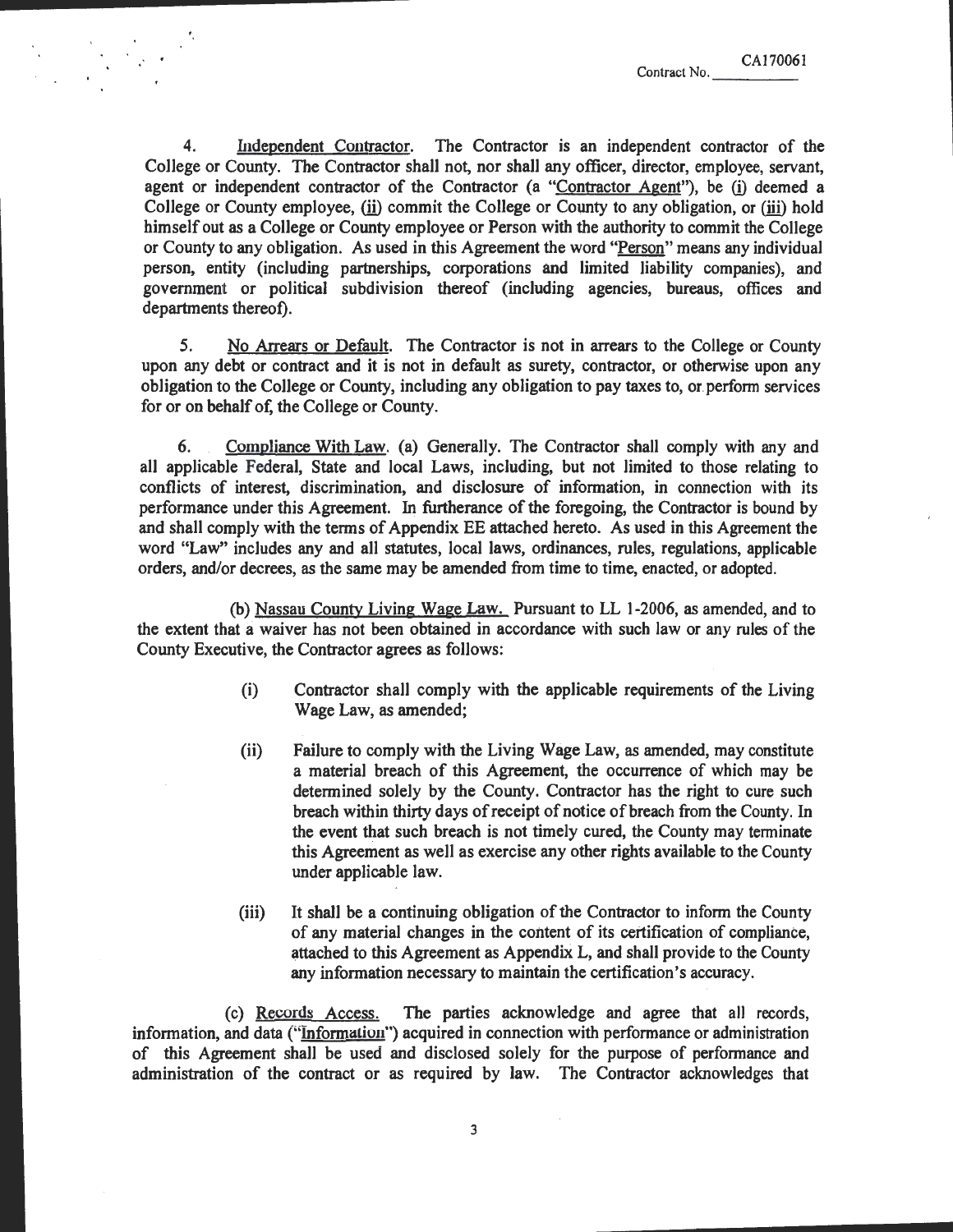9. Insurance. (a) Types and Amounts. The Contractor shall obtain and maintain throughout the term of this Agreement, at its own expense:  $(i)$  one or more policies for commercial general liability insurance, which policy(ies) shall name ''Nassau County" and ''Nassau Community College" as additional insured with ''Nassau Community College" as certificate holder and have a minimum single combined limit of liability of not less than one million dollars  $(\$1,000,000)$  per occurrence, (ii) if contracting in whole or part to provide professional services, one or more policies for professional liability insurance, which policy(ies) shall have a minimum single combined limit liability of not less than one million dollars  $(*1,000,000)$  per occurrence and two million dollars  $(*2,000,000)$  aggregate coverage, (iii) compensation insurance for the benefit of the Contractor's employees ("Workers' Compensation Insurance"), which insurance is in compliance with the New York State Workers' Compensation Law, and (iv) such additional insurance as the County or College may from time to time specify.

'·

(b) Acceptability; Deductibles; Subcontractors. All insurance obtained and maintained by the Contractor pursuant to this Agreement shall be (i) written by one or more commercial insurance carriers licensed to do business in New York State and acceptable to the County and College, and (ii) in form and substance acceptable to the County and College. The Contractor shall be solely responsible for the payment of all deductibles to which such policies are subject. The Contractor shall require any subcontractor hired in connection with this Agreement to carry insurance with the same limits and provisions required to be carried by the Contractor under this Agreement.

 $(c)$  Delivery; Coverage Change; No Inconsistent Action. Prior to the execution of this Agreement, copies of current certificates of insurance evidencing the insurance coverage required by this Agreement shall be delivered to the College. Not less than thirty (30) days prior to the date of any expiration or renewal of, or actual, proposed or threatened reduction or cancellation of coverage under, any insurance required hereunder, the Contractor shall provide written notice to the College of the same and deliver to the College renewal or replacement certificates of insurance. The Contractor shall cause all insurance to remain in full force and effect throughout the term of this Agreement and shall not take any action, or omit to take any action, that would suspend or invalidate any of the required coverages. The failure of the Contractor to maintain Workers' Compensation Insurance shall render this contract void and of no effect. The failure of the Contractor to maintain the other required coverages shall be deemed a material breach of this Agreement upon which the County or College reserves the right to consider this Agreement terminated as of the date of such failure.

10. Assignment; Amendment: Waiver: Subcontracting. This Agreement and the rights and obligations hereunder may not be in whole or part (i) assigned, transferred or disposed of, (ii) amended, (iii) waived, or  $(iy)$  subcontracted, without the prior written consent of the College President or his or her duly designated deputy (the "College President"), and any purported assignment, other disposal or modification without such prior written consent shall be null and void. The failure of a party to assert any of its rights under this Agreement, including the right to demand strict performance, shall not constitute a waiver of such rights.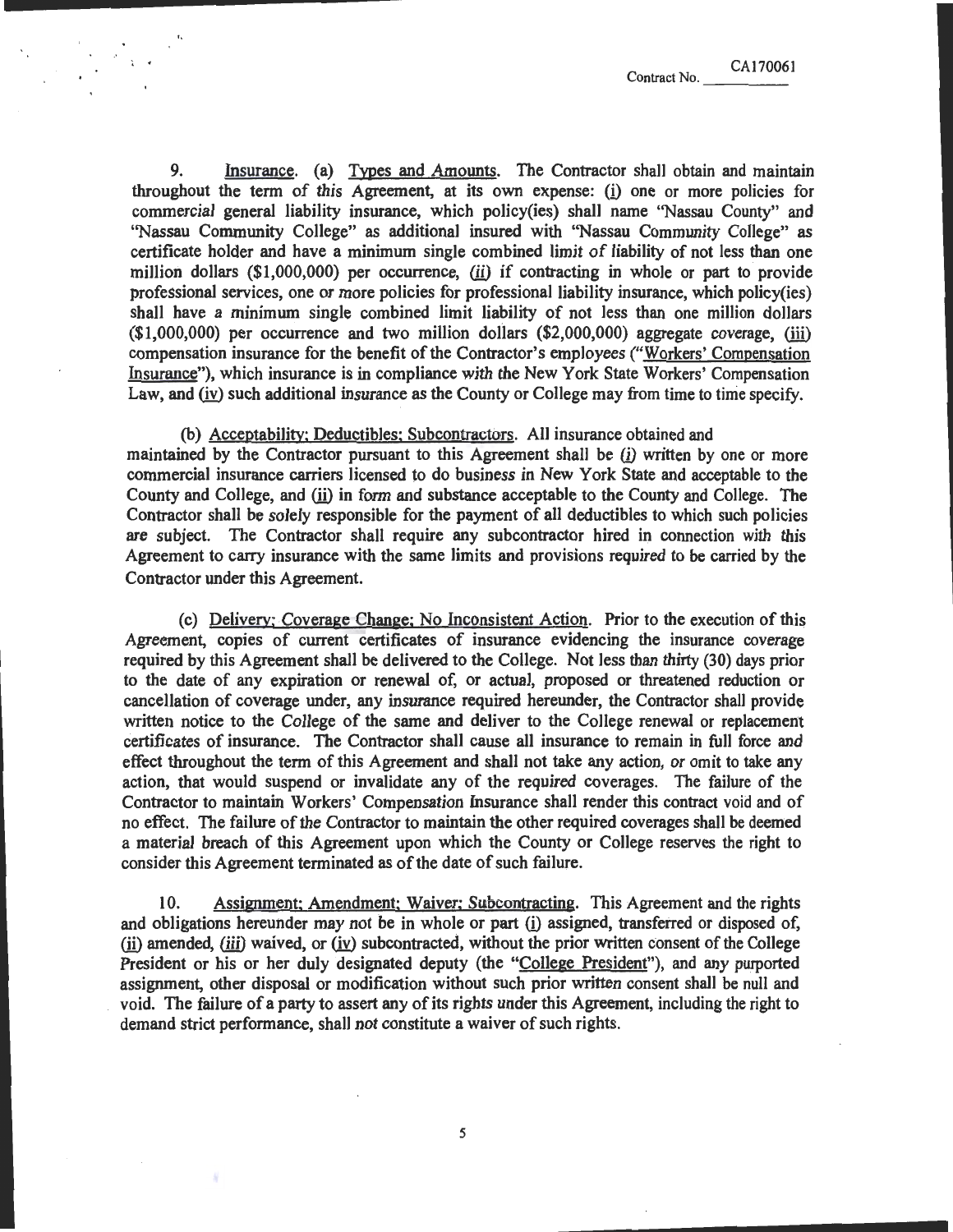Contractor shall send or deliver copies of the documents presented to the College Counsel under this Section to each of  $(i)$  the applicable Department Vice President and the  $(ii)$  the County Attorney (at the address specified above for the County) on the same day that documents are sent or delivered the College Counsel. The complaint or necessary moving papers of the Contractor shall allege that the above-described actions and inactions preceded the Contractor's action or special proceeding against the County/College.

(b) Time Limitation. Such action or special proceeding is commenced within the earlier of (i) one (1) year of the first to occur of  $(A)$  final payment under or the termination of this Agreement, and  $(B)$  the accrual of the cause of action, and  $(ii)$  the time specified in any other provision of this Agreement.

14. Work Performance Liability. The Contractor is and shall remain primarily liable for the successful completion of all work in accordance this Agreement irrespective of whether the Contractor is using a Contractor Agent to perform some or all of the work contemplated by this Agreement, and irrespective of whether the use of such Contractor Agent has been approved by the County.

15. Consent to Jurisdiction and Venue; Governing Law. Unless otherwise specified in this Agreement or required by Law, all claims or actions with respect to this Agreement shall be resolved exclusively by a court of competent jurisdiction located in Nassau County in New York State and the parties expressly waive any objections to the same on any grounds, including venue and forum non conveniens. This Agreement is intended as a contract under, and shall be governed and construed in accordance with, the Laws of New York State, without regard to the conflict of laws provisions thereof.

16. Notices. Any notice, request, demand or other communication required to be given or made in connection with this Agreement shall be  $(a)$  in writing,  $(b)$  delivered or sent  $(i)$  by hand delivery, evidenced by a signed, dated receipt, (ii) postage prepaid via certified mail, return receipt requested, or (iii) overnight delivery via a nationally recognized courier service, (c) deemed given or made on the date the delivery receipt was signed by a College employee, three (3) business days after it is mailed or one (1) business day after it is released to a courier service, as applicable, and  $(d)(i)$  if to the Procurement Department, to the attention of the Director at One Education Drive, Tower 4, Garden City, NY, (ii) if to College's General Counsel's Office, to the attention of the College Counsel at the address specified above for the College, and (iii) if to the Contractor, to the attention of the person who executed this Agreement on behalf of the Contractor at the address specified above for the Contractor, or in each case to such other persons or addresses as shall be designated by written notice.

17. All Legal Provisions Deemed Included; Severability; Supremacy. (a) Every provision required by Law to be inserted into or referenced by this Agreement is intended to be a part of this Agreement. If any such provision is not inserted or referenced or is not inserted or referenced in correct form then (i) such provision shall be deemed inserted into or referenced by this Agreement for purposes of interpretation and (ii) upon the application of either party this Agreement shall be formally amended to comply strictly with the Law, without prejudice to the rights of either party.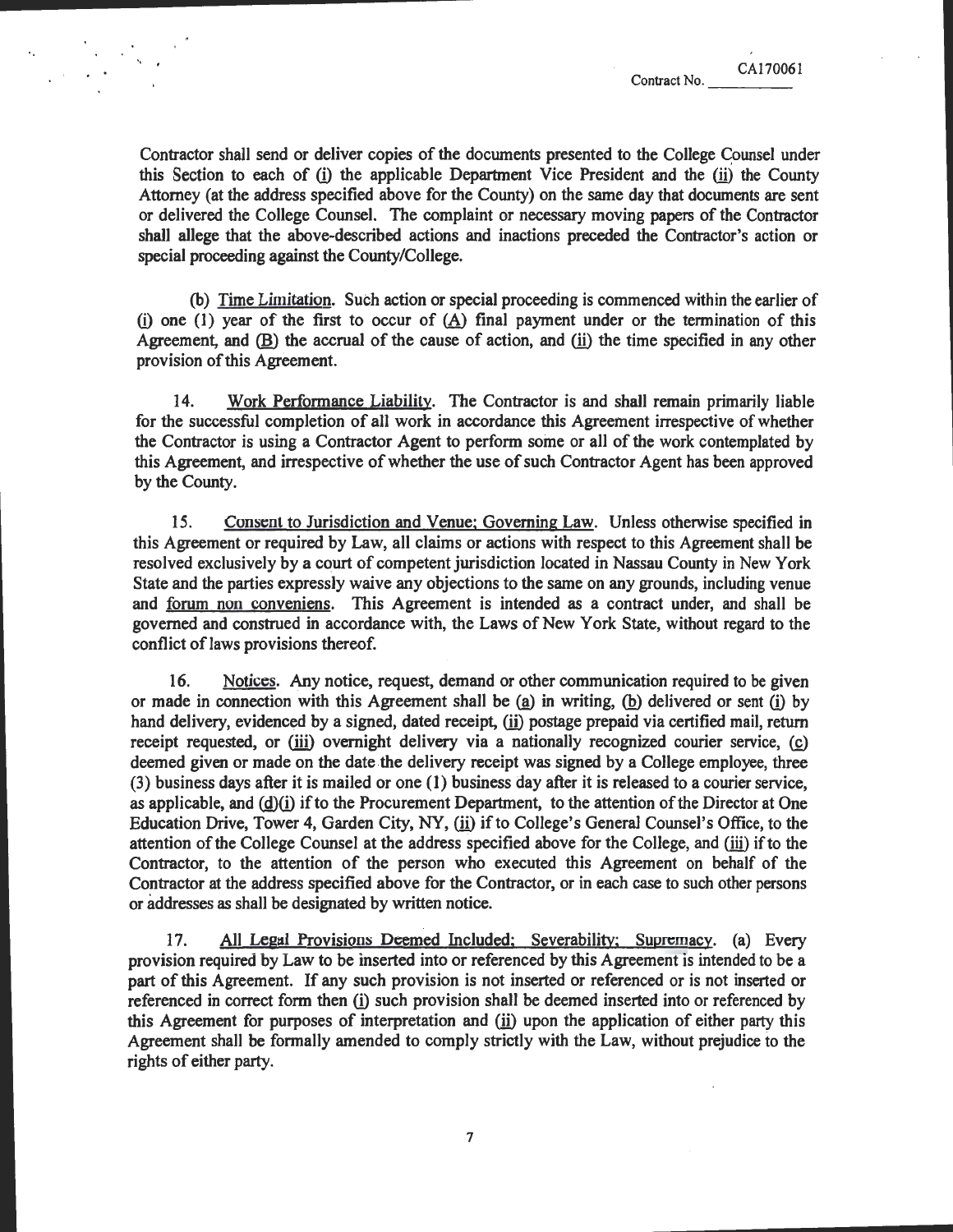CA170061

IN WTINESS WHEREOF, the Contractor and the College have executed this Agreement as of the date first above written.

OFFICE OF THE COUNTY ATTORNEY Name: Nicheles P. Socandis

FISHER DEVELOPMENT STRATEGIES By: New P. New Signature: Naniel MFushell<br>Name: Nicholas P. Socordis Print Name: DANIEL M FISHER JR<br>Title: Deply Conf Atty Date: 7/28/17 Title: PRESIDENT Date: Judy 25, 2  $P$ rint Name:  $DAN$ <br>Title: PRESIDENT Date:  $Ld_{4}25, 2017$ 

BUREAU OF REAL ESTATE & INSURANCE Indrew By: ImAN Name:  $1.43$ ECH Date: Title:

DEPARTMENT VICE PRESIDENT By: Date: U

PRESIDENT, NASAN COMMUNITY COLLEGE By: 017 Date:

Date

9

I certify that this copy of the contract is a true and complete copy of this contract.

 $8 - 8 -$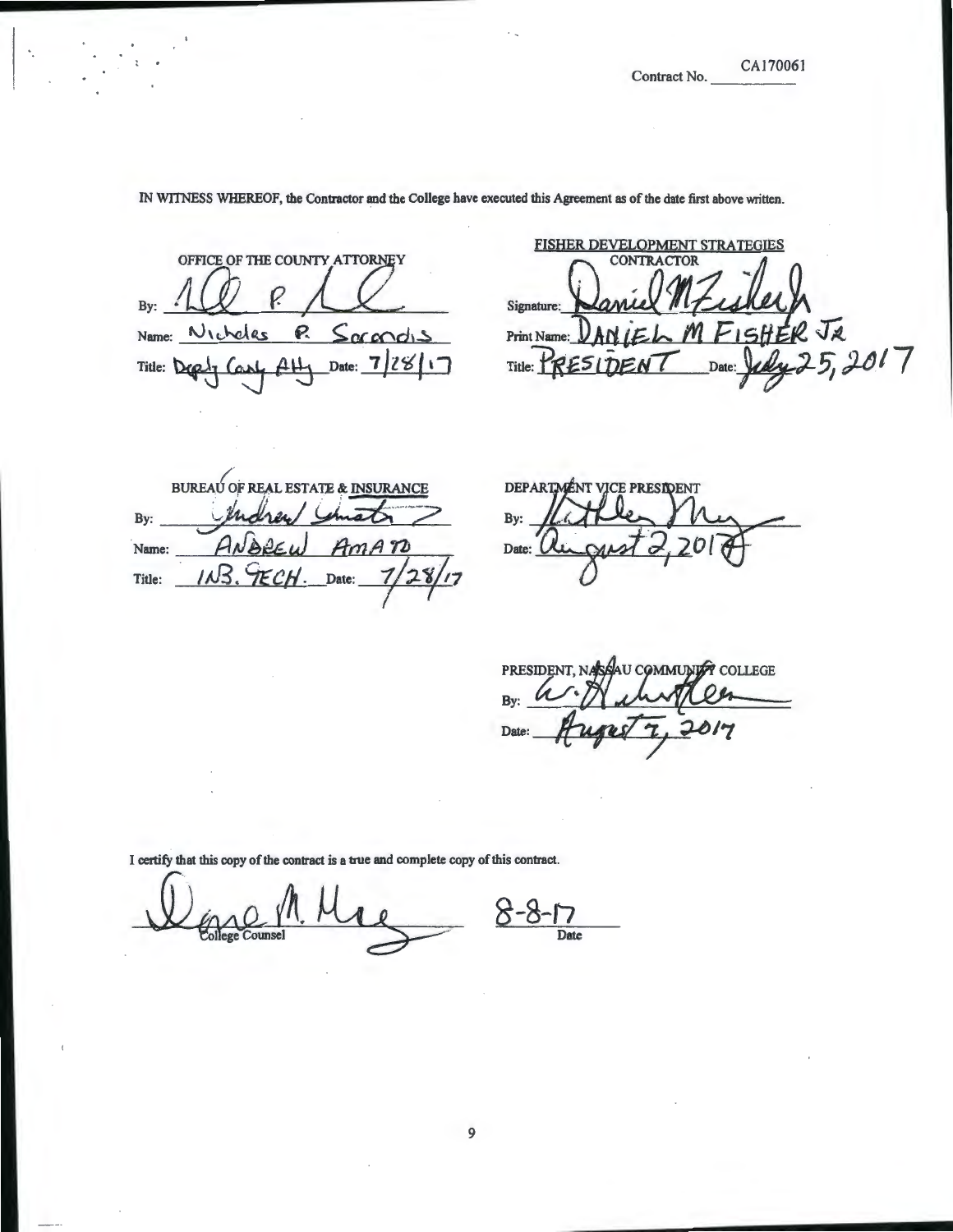#### APPENDIX EE

#### EQUAL EMPLOYMENT OPPORTUNITIES FOR MINORITIES AND WOMEN

The provisions of this Appendix EE are hereby made a part of the document to which it is attached.

The Contractor shall comply with all federal, State and local statutory and constitutional anti-discrimination provisions. In addition, Local Law No. 14-2002, entitled "Participation by Minority Group Members and Women in Nassau County Contracts," governs all County Contracts as defined by such title and solicitations for bids or proposals for County Contracts. In accordance with Local Law 14-2002:

(a) The Contractor shall not discriminate against employees or applicants for employment because of race, creed, color, national origin, sex, age, disability or marital status in recruitment, employment, job assignments, promotions, upgradings, demotions, transfers, layoffs, terminations, and rates of pay or other forms of compensation. The Contractor will undertake or continue existing programs related to recruitment, employment, job assignments, promotions, upgradings, transfers, and rates of pay or other forms of compensation to ensure that minority group members and women are afforded equal employment opportunities without discrimination.

(b) At the request of the County contracting agency, the Contractor shall request each employment agency, labor union, or authorized representative of workers with which it has a collective bargaining or other agreement or understanding, to furnish a written statement that such employment agency, union, or representative will not discriminate on the basis of race, creed, color, national origin, sex, age, disability, or marital status and that such employment agency, labor union, or representative will affirmatively cooperate in the implementation of the Contractor's obligations herein.

(c) The Contractor shall state, in all solicitations or advertisements for employees, that, in the performance of the County Contract, all qualified applicants will be afforded equal employment opportunities without discrimination because of race, creed, color, national origin, sex, age, disability or marital status.

(d) The Contractor shall make Best Efforts to solicit active participation by certified minority or women-owned business enterprises ("Certified M/WBEs") as defined in Section 101 of Local Law No. 14-2002, including the granting of Subcontracts.

(e) The Contractor shall, in its advertisements and solicitations for Subcontractors, indicate its interest in receiving bids from Certified M/WBEs and the requirement that Subcontractors must be equal opportunity employers.

(f) Contractors must notify and receive approval from the respective Department Head . prior to issuing any Subcontracts and, at the time of requesting such authorization, must submit a signed Best Efforts Checklist.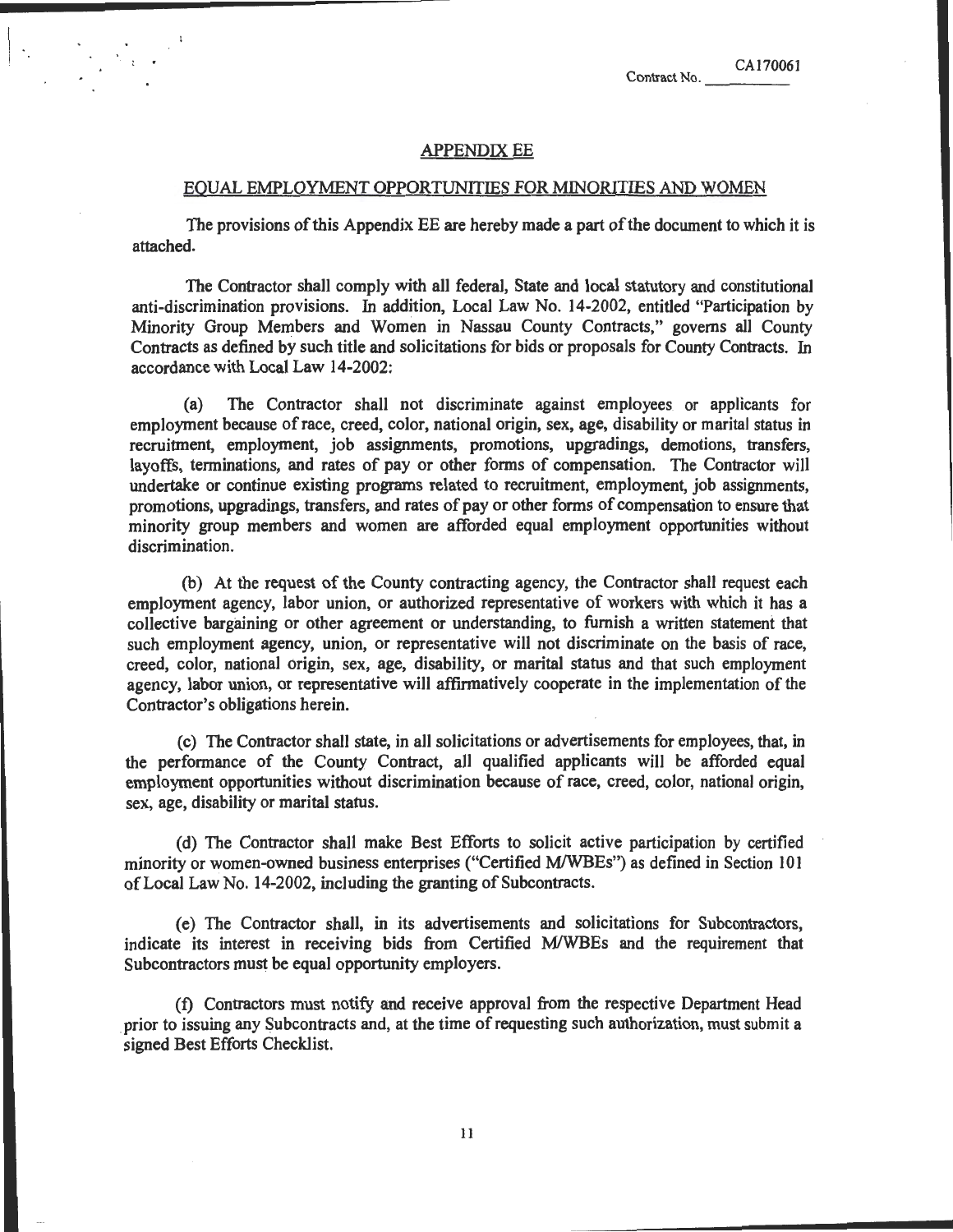c. Upon conclusion of the arbitration proceedings, the arbitrator shall submit to the Executive Director his recommendations regarding the imposition of sanctions, fines or penalties. The Executive Director shall either (i) adopt the recommendation of the arbitrator (ii) determine that no sanctions, fines or penalties should be imposed or (iii) modify the recommendation of the arbitrator, provided that such modification shall not expand upon any sanction recommended or impose any new sanction, or increase the amount of any recommended fine or penalty. The Executive Director, within ten days (10) of receipt of the arbitrators award and recommendations, shall file a determination of such matter and shall cause a copy of such determination to be served upon the respondent by personal service or by certified mail return receipt requested. The award of the arbitrator, and the fines and penalties imposed by the Executive Director, shall be final determinations and may only be vacated or modified as provided in the civil practice law and rules ("CPLR").

(m) The contractor shall provide contracting agency with information regarding all subcontracts awarded under any County Contract, including the amount of compensation paid to each Subcontractor and shall complete all forms provided by the Executive Director or the Department Head relating to subcontractor utilization and efforts to obtain M/WBE participation..

Failure to comply with provisions (a) through (m) above, as ultimately determined by the Executive Director, shall be a material breach of the contract constituting grounds for immediate termination. Once a final determination of failure to comply has been reached by the Executive Director, the determination of whether to terminate a contract shall rest with the Deputy County Executive with oversight responsibility for the contracting agency.

As used in this Appendix EE the term "Best Efforts Checklist" shall mean a list signed by the Contractor, listing the procedures it has undertaken to procure Subcontractors in accordance with this Appendix EE.

As used in this Appendix EE the term "County Contract" shall mean (i) a written agreement or purchase order instrument, providing for a total expenditure in excess of twentyfive thousand dollars (\$25,000), whereby a County contracting agency is committed to expend or does expend funds in return for labor, services, supplies, equipment, materials or any combination of the foregoing, to be performed for, or rendered or furnished to the County; or (ii) a written agreement in excess of one hundred thousand dollars (\$100,000), whereby a County contracting agency is committed to expend or does expend funds for the acquisition, construction, demolition, replacement, major repair or renovation of real property and improvements thereon. However, the term "County Contract" does not include agreements or orders for the following services: banking services, insurance policies or contracts, or contracts with a County contracting agency for the sale of bonds, notes or other securities.

As used in this Appendix EE the term "County Contractor" means an individual, business enterprise, including sole proprietorship, partnership, corporation, not-for-profit corporation, or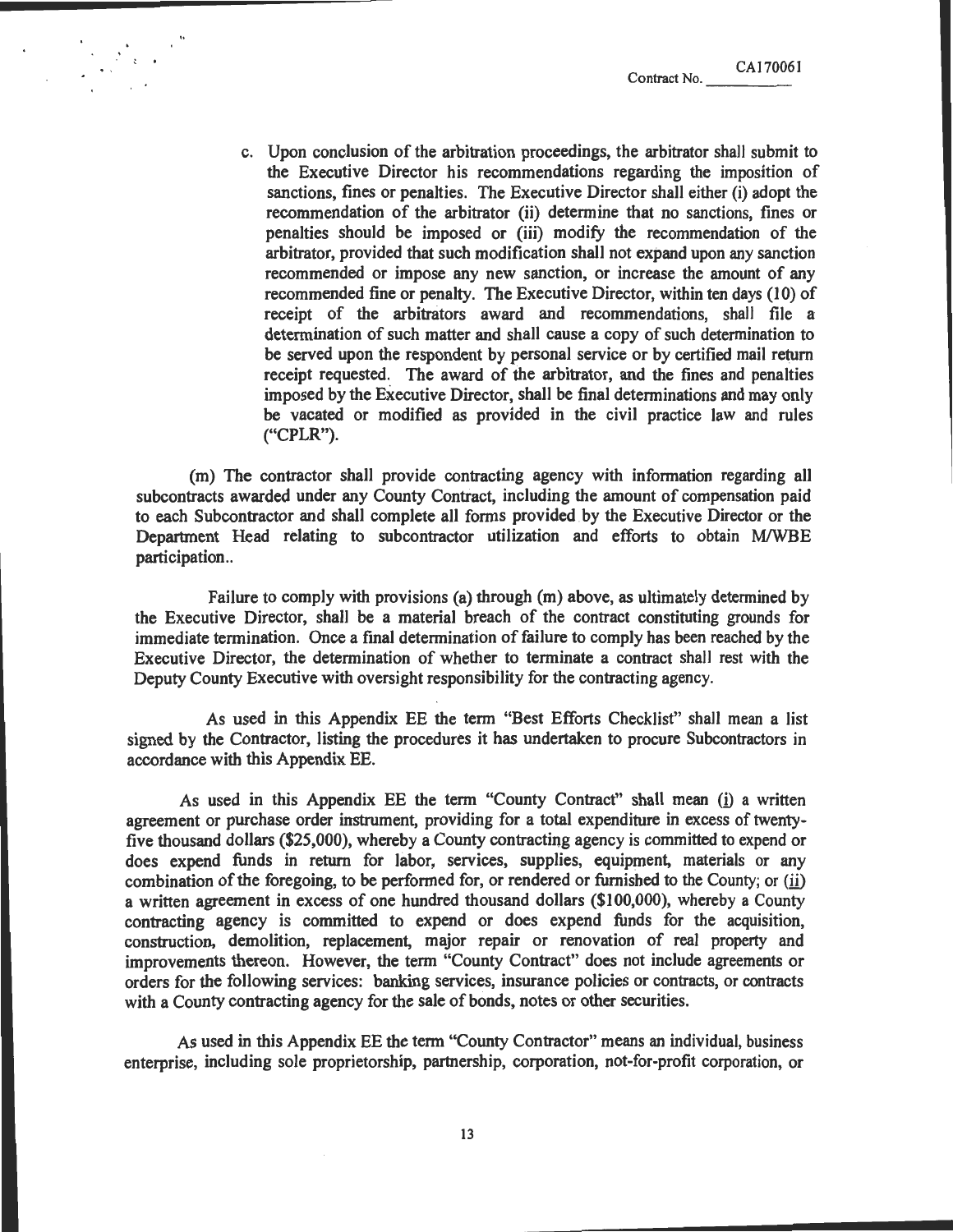standards and  $(2)$  cost of performance The basis for rejecting any M/WBE deemed unqualified by the County Contractor shall be included in the Best Effort Documentation

g. If an MIWBE is rejected based on cost, the County Contractor must submit a list of all sub-bidders for each item of work solicited and their bid prices for the work.

..

- h. The conditions of performance expected of Subcontractors by the County Contractor must also be included with the Best Effort Documentation
- i. County Contractors may include any other type of documentation they feel necessary to further demonstrate their Best Efforts regarding their bid documents.

As used in this Appendix EE the term "Executive Director" shall mean the Executive Director of the Nassau County Office of Minority Affairs; provided, however, that Executive Director shall include a designee of the Executive Director except in the case of final determinations issued pursuant to Section (a) through (I) of these rules.

As used in this Appendix EE the term "Subcontract" shall mean an agreement consisting of part or parts of the contracted work of the County Contractor.

As used in this Appendix EE, the term "Subcontractor" shall mean a person or firm who performs part or parts of the contracted work of a prime contractor providing services, including construction services, to the County pursuant to a county contract. Subcontractor shall include a person or firm that provides labor, professional or other services, materials or supplies to a prime contractor that are necessary for the prime contractor to fulfill its obligations to provide services to the County pursuant to a county contract. Subcontractor shall not include a supplier of materials to a contractor who has contracted to provide goods but no services to the County, nor a supplier of incidental materials to a contractor, such as office supplies, tools and other items of nominal cost that are utilized in the performance of a service contract.

Provisions requiring contractors to retain or submit documentation of best efforts to utilize certified subcontractors and requiring Department head approval prior to subcontracting shall not apply to inter-governmental agreements. In addition, the tracking of expenditures of County dollars by not-for-profit corporations, other municipalities, States, or the federal government is not required.